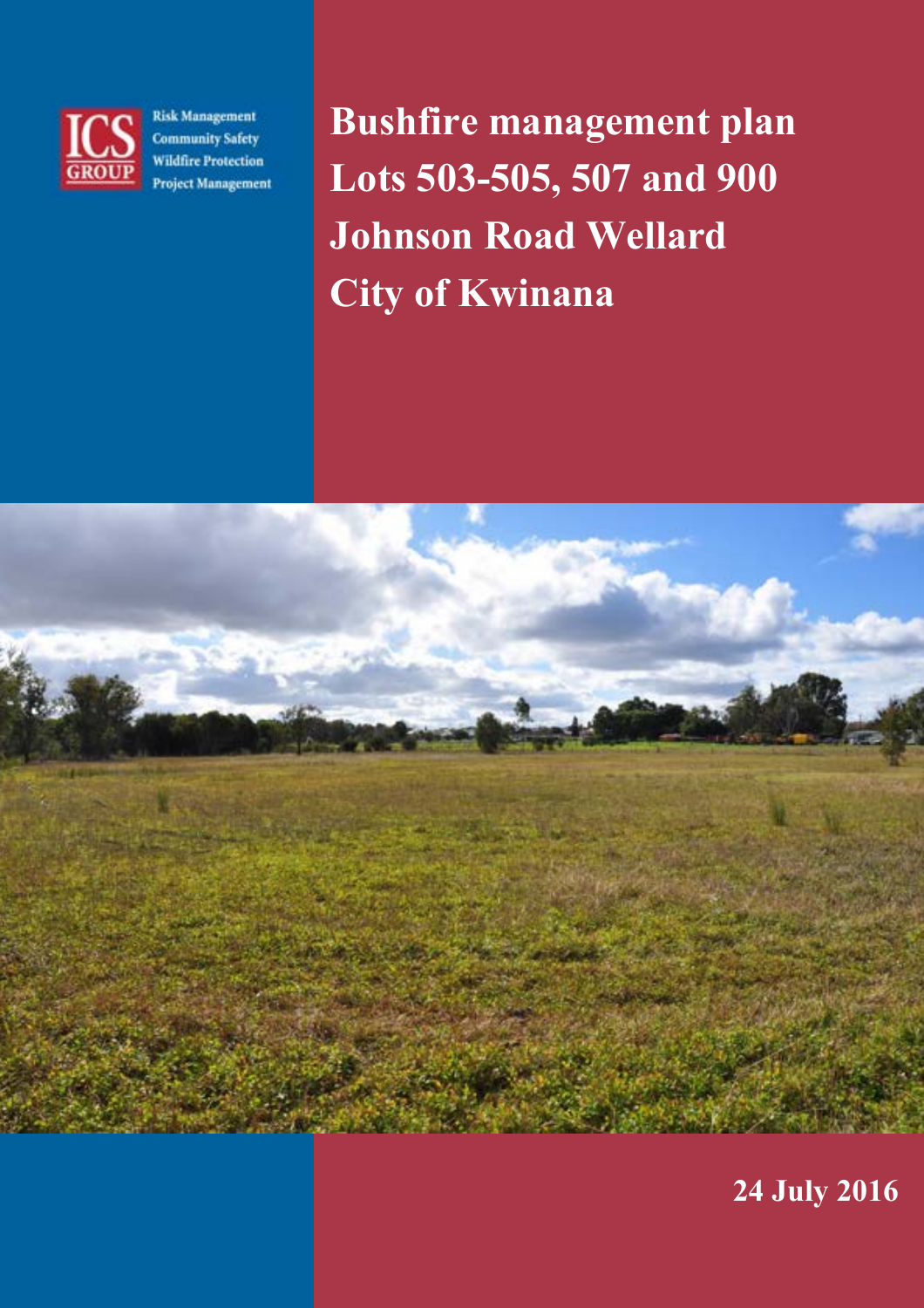# Bushfire management plan Lots 503-505, 507 and 900 Johnson Road Wellard City of Kwinana 24 July 2016

#### Contact details

#### ICS Group

111 Mira Flores Avenue, Porongurup, Western Australia 6324 Telephone: (+61 8) 9853 2171 E-mail: kbraun@icsgroup.com.au

#### Copyright © ICS Group, July 2016

#### Disclaimer

Representations, statements, opinions and advice expressed or implied in this document are based on information contained in the Guidelines for Planning in Bushfire Prone Areas (DoP, DFES & WAPC, 2015), State Planning Policy 3.7 Planning in Bushfire Prone Areas (DoP & WAPC, 2015), the Australian Standard for the Construction of Buildings in Bushfire-prone Areas (AS3959–2009), the City of Kwinana Firebreak Notice 2015/16 and site inspections undertaken in July 2014 and June 2015. Lot 900 was revisited in July 2016.

Any representation, statement, opinion, or advice expressed or implied in this document is made in good faith, and on the basis that the ICS Group is not liable for any damage or losses whatsoever which may occur as a result of action taken or not taken (as the case may be) in respect of any representation, statement, opinion or advice referred to herein.



### ICS Group

ICS Group specialises in risk and emergency management, wildfire protection and community safety. It provides consultancy services in fire preparedness and response planning, wildfire investigation, wildfire behaviour research and fire impact assessment.

#### Klaus Braun

Klaus Braun, the principal of ICS Group, has completed wildfire risk management and wildfire behaviour projects for State and Local Governments, conservation organisations, as well as for corporate clients within the land development, plantation and insurance industries. He assisted with the Council of Australian Governments National Inquiry on Bushfire Mitigation and Management (COAG, 2004), and conducted research in wildfire behaviour and impact in blue gum plantations in Australia and Portugal.

Klaus Braun presented papers on wildfire risk management at State, National and International conferences.

Prior to forming the ICS Group, Klaus has worked as Manager Wildfire Prevention and Environment Branch, Operations Manager, Regional Fire Safety Officer with the Bush Fire Service and the Fire and Emergency Services Authority of Western Australia. During this time he coordinated a number of major fire operations, developed the framework for wildfire mitigation planning in Western Australia, and undertook wildfire investigations.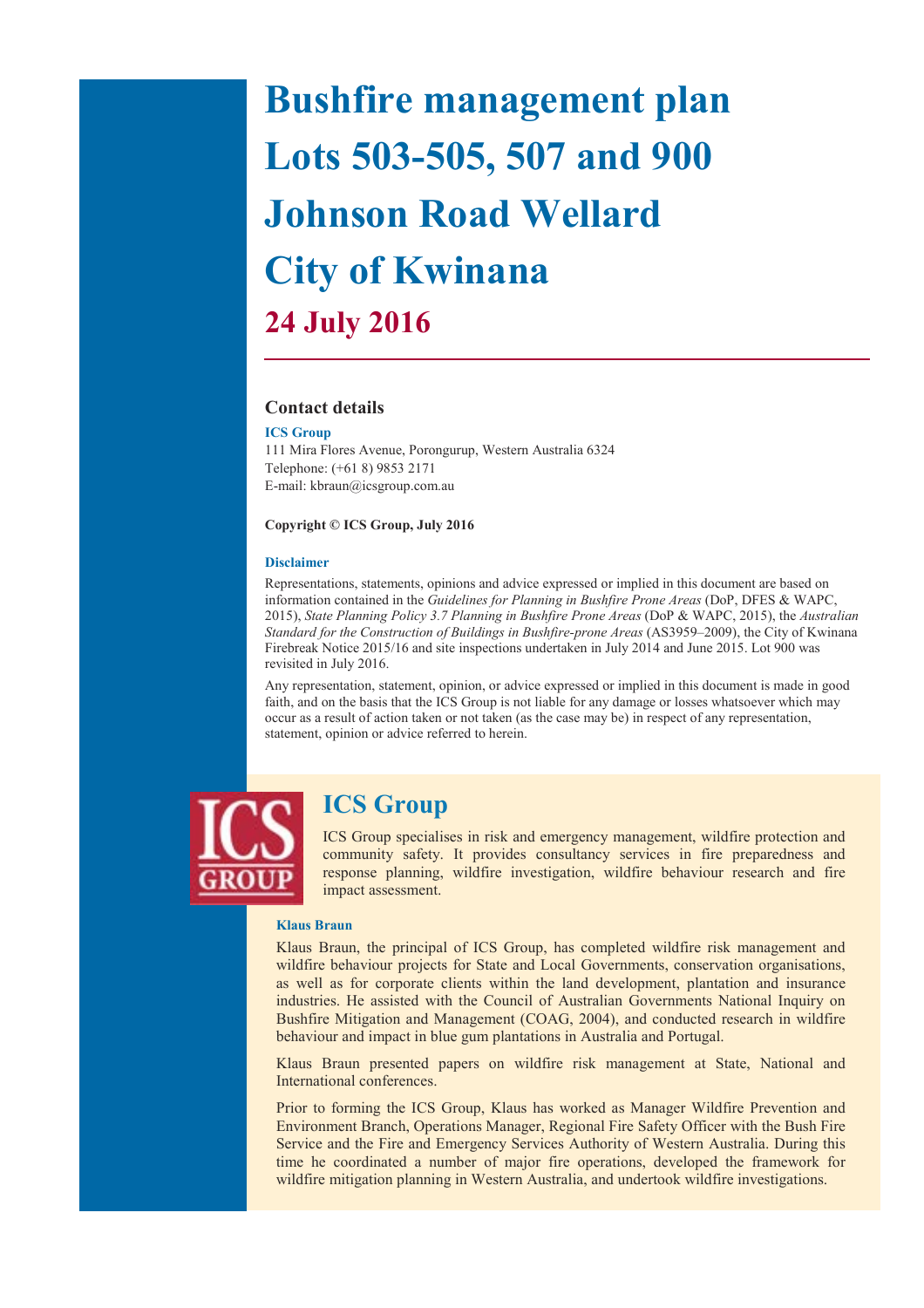## **Contents**

| 1 |     |                                                        |  |  |
|---|-----|--------------------------------------------------------|--|--|
|   | 1.1 |                                                        |  |  |
|   | 1.2 |                                                        |  |  |
|   | 1.3 |                                                        |  |  |
|   |     |                                                        |  |  |
|   | 2.1 |                                                        |  |  |
|   | 2.2 |                                                        |  |  |
|   | 2.3 |                                                        |  |  |
|   | 2.4 |                                                        |  |  |
|   |     |                                                        |  |  |
|   | 3.1 |                                                        |  |  |
|   | 3.2 | Guidelines for planning in bushfire prone areas 15     |  |  |
|   | 3.3 | Existing bushfire management plans and assessments  15 |  |  |
|   | 3.4 |                                                        |  |  |
|   | 3.5 |                                                        |  |  |
|   |     |                                                        |  |  |
|   | 4.1 |                                                        |  |  |
|   | 4.2 |                                                        |  |  |
|   | 4.3 |                                                        |  |  |
|   | 4.4 |                                                        |  |  |
|   | 4.5 |                                                        |  |  |
|   | 4.6 |                                                        |  |  |
|   |     |                                                        |  |  |
|   | 5.1 |                                                        |  |  |
|   | 5.2 |                                                        |  |  |
|   | 5.3 |                                                        |  |  |
|   | 5.4 |                                                        |  |  |
|   |     |                                                        |  |  |
|   |     |                                                        |  |  |
|   |     |                                                        |  |  |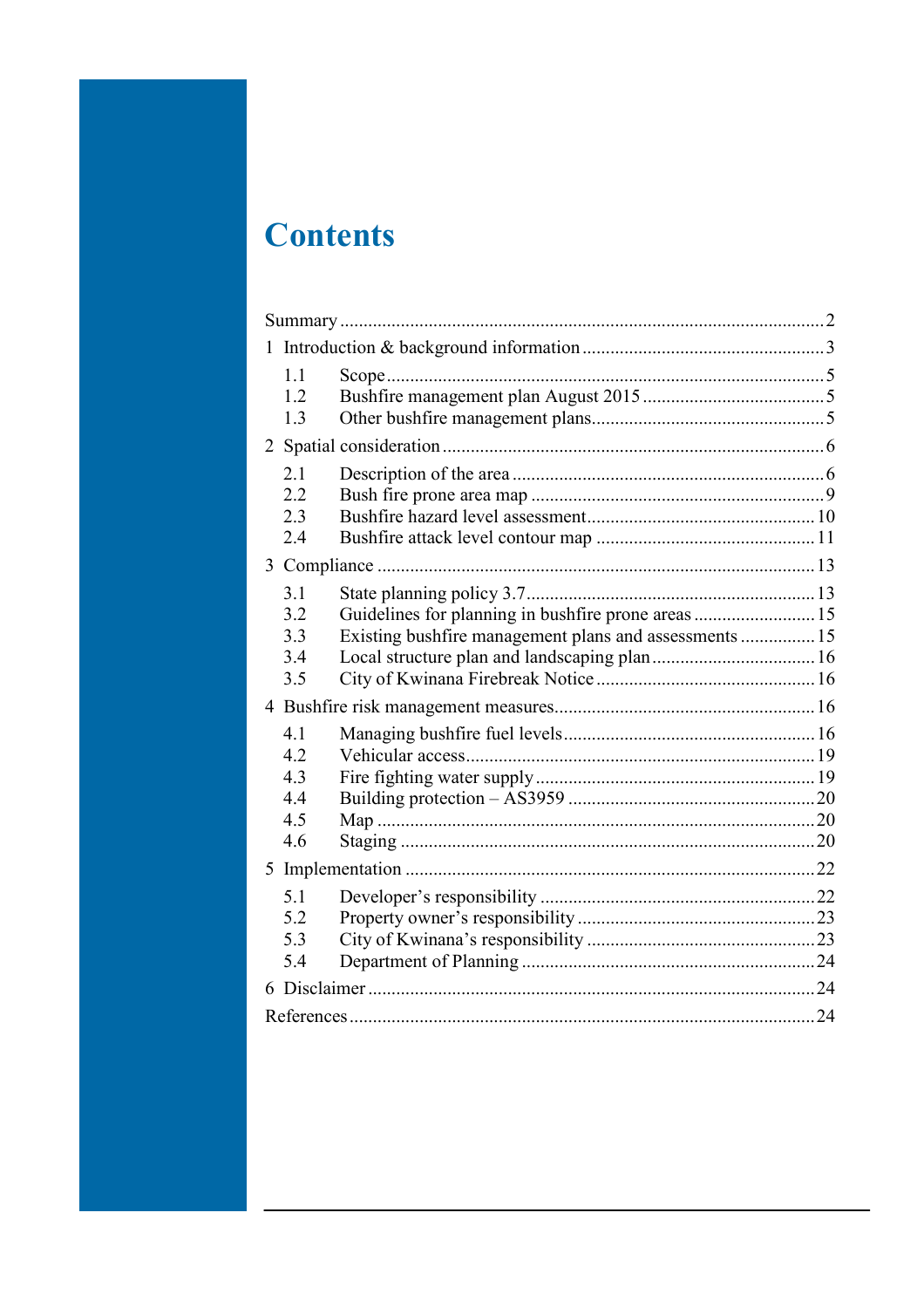## **Summary**

It is proposed to develop Lots 503-505, 507 and 900 Johnson Road Wellard, City of Kwinana, into 421 residential lots. The development will occur on cleared land. The area which will be developed is zoned Urban.

Land to the north of Bertram Road has already been developed into residential lots. The area to the east of Johnson Road is currently being developed.

The large area of woodland vegetation in the wetland in the western parts of Lots 503, 504, 505 and 507 will not be developed. This area will be ceded to the Government for conservation.

This Bushfire Management Plan addresses bushfire risk which exists in the bushinterface between the urban residential lots and the woodland vegetation in the wetland.

The Bushfire Management Plan was prepared in line with the requirements of the State Planning Policy 3.7 Planning in Bushfire Prone Areas (DoP & WAPC, 2015) and the Guidelines for Planning in Bushfire Prone Areas (DoP, DFES & WAPC, 2015).

The Bushfire Management Plan applied the relevant acceptable solutions listed in the Guidelines for Planning in Bushfire Prone Areas. Alternative solutions were not applied.

Bushfire hazard and bushfire attack level assessments have been carried out. Section 2.3 contains the Bushfire Hazard Level Map and Section 2.4 the Indicative BAL Contour Map.

Section 4 contains the bushfire risk management measures which will be applied to the proposed development. It includes the following key elements:

- Separation between the bushfire hazard in the wetland and residential lots.
- − Bushfire attack levels on houses along and near the 'bush-interface' with the woodland vegetation in the wetland do not exceed BAL-29.
- − Houses in the designated bush fire prone area to be constructed to comply with AS3959.
- − Access road between residential lots and the wetland buffer and/or Public Open Space.
- − A short fire service access route adjacent to a small number of residential lots which border Public Open Space in the southern part of the proposed development.
- − A road network which allows for through-traffic and which provides two different access options into and out of the proposed development.
- − Additional road connections into developments on Lot 502 and Lot 506.
- − Fire hydrants along roads at 200m intervals.
- − Landscaping plan for Public Open Spaces and the 50m wetland buffer.
- − Staging the development to achieve compliance with the requirements listed in the Guidelines for Planning in Bushfire Prone Areas.

Ways Bonner

Klaus Braun Principal ICS Group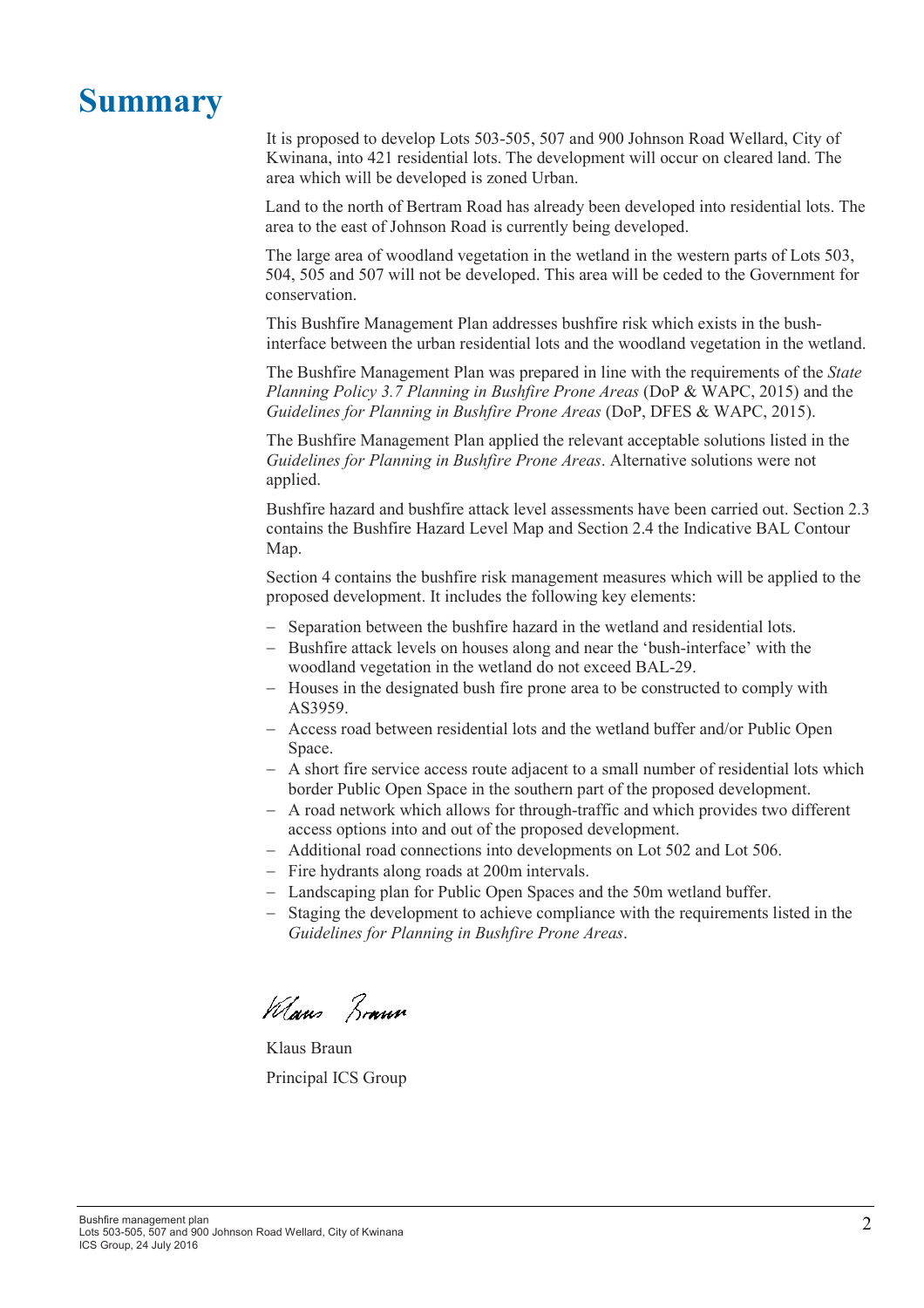## 1 Introduction & background information

Lots 503-505, 507 and 900 Johnson Road Wellard, City of Kwinana, were used as lifestyle properties. Horses were kept on most of these properties. The area which will be developed is zoned Urban.

Land to the north of Bertram Road has already been developed into residential lots. The area to the east of Johnson Road is currently being developed. Lot 900 is also currently being developed.



Above: The area outlined in blue (the Subject Land) contains Lots 503-505, 507 and 900 Johnson Road. The residential development will occur on the cleared land.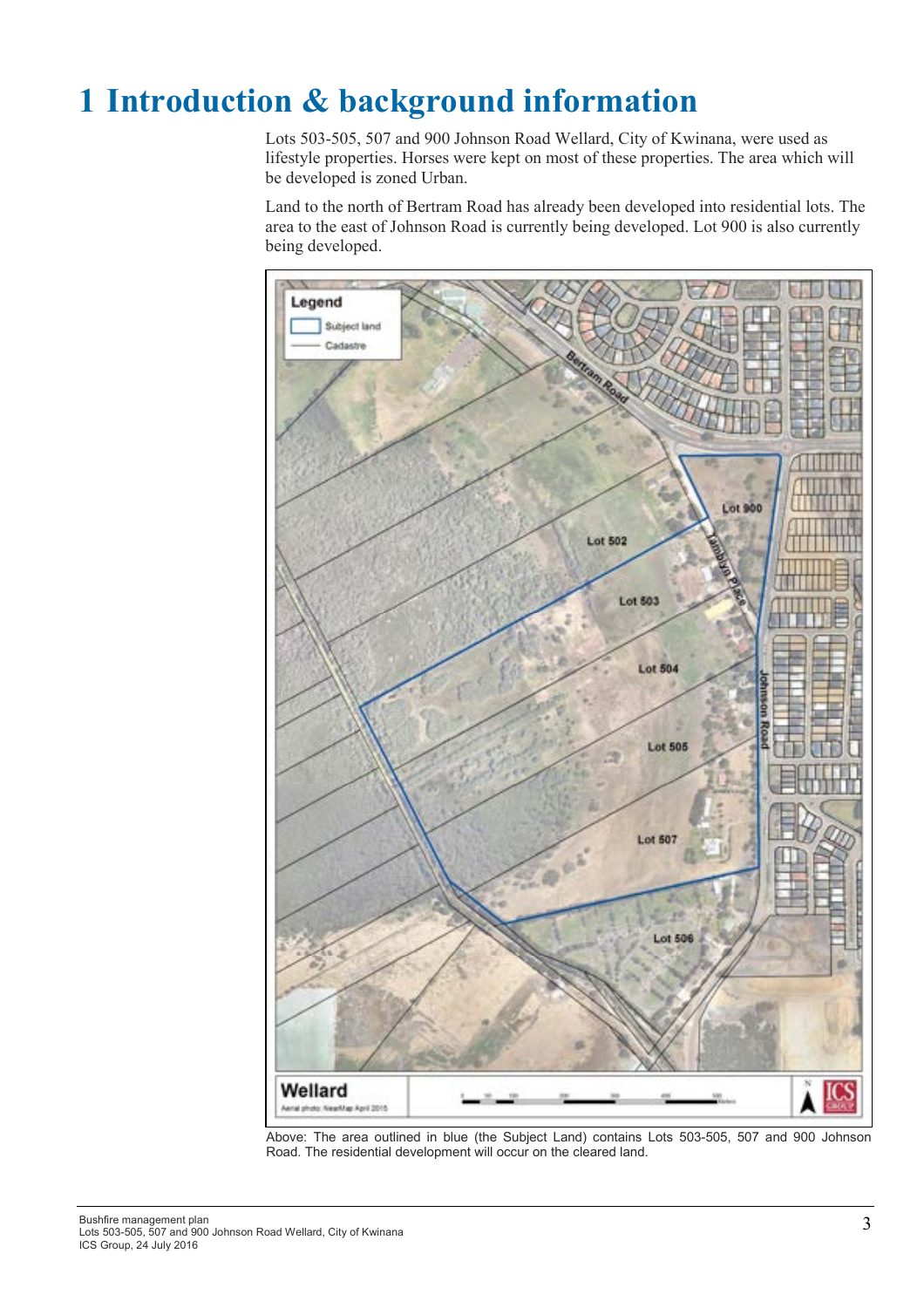It is proposed to subdivide Lots 503-505, 507 and 900 Johnson Road into 421 residential lots ranging in size from  $228m^2$  to  $674m^2$ . Some areas will become Public Open Space. Vegetation in these areas will be managed parkland.

Applications to develop the adjacent Lot 502 and Lot 506 into urban residential lots are being made by other developers. Roads in the proposed development will connect to roads in the adjacent developments.

The large area of woodland vegetation in the wetland in the western parts of Lots 503, 504, 505 and 507 will not be developed. This area will be ceded to the Government for conservation.



Above: Map showing the proposed residential development as well as the areas set aside for Public Open Space and the 50m buffer around the wetland. The large areas of woodland vegetation in the wetland in the western part of the Subject Land will be ceded to the Government for conservation.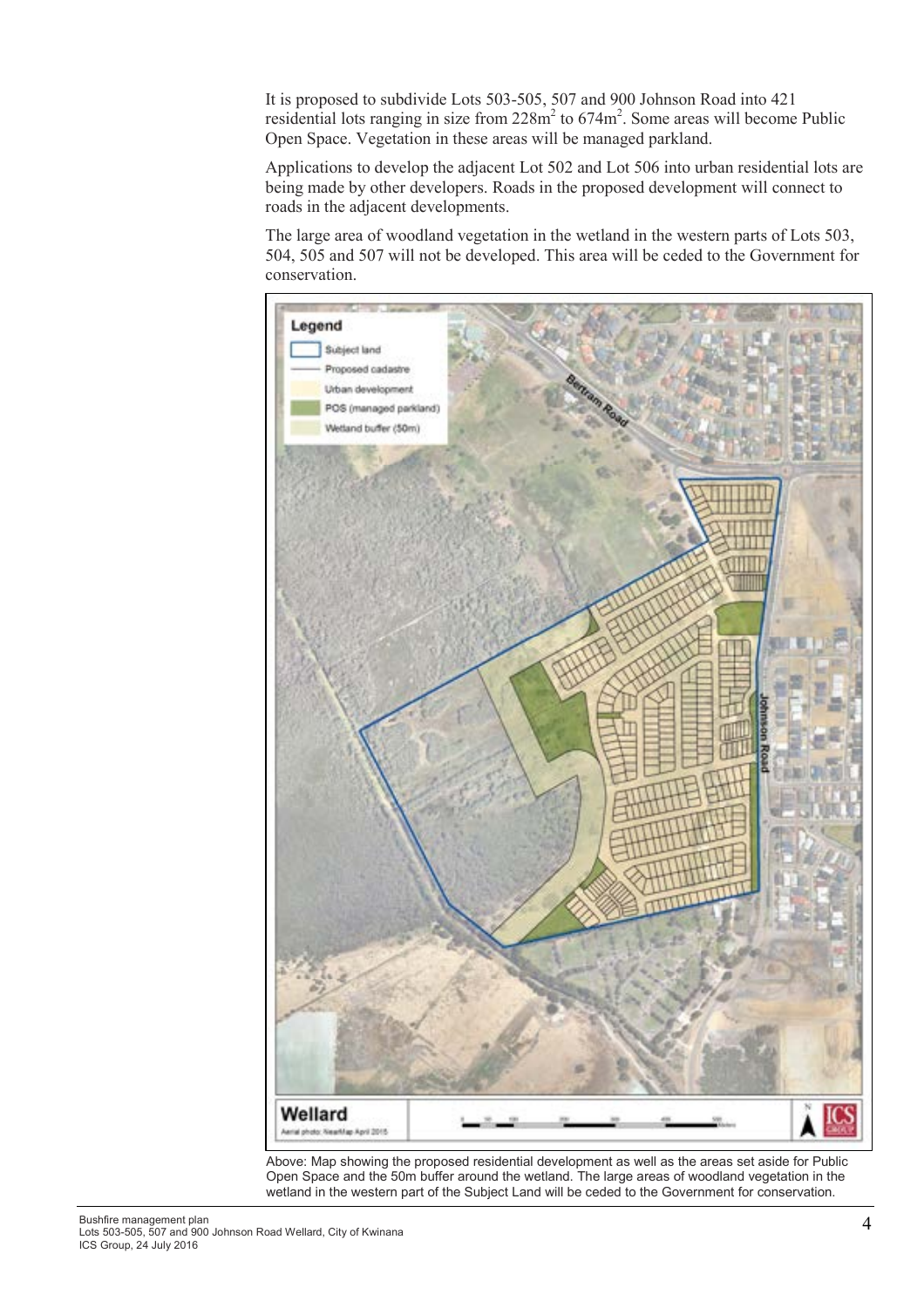### 1.1 Scope

This Bushfire Management Plan outlines the bushfire protection measures which will be applied to the proposed development of Lots 503-505, 507 and 900 Johnson Road, to achieve compliance with the following:

- − State Planning Policy 3.7 Planning in Bushfire Prone Areas (DoP & WAPC, 2015);
- − Guidelines for Planning in Bushfire Prone Areas (DoP, DFES & WAPC, 2015);
- − Australian Standard for the Construction of buildings in bushfire-prone areas (AS3959-2009); and
- − City of Kwinana Firebreak Notice 2015/16.

The Bushfire Management Plan should be read in conjunction with the Local Structure Plan and associated planning documents prepared by Taylor Burrell Barnett, Town Planning and Design, and the Landscape Plan prepared by Emerge Associates, Integrated Science & Design.

This Bushfire Management Plan does not specifically address the management of the woodland vegetation in the wetland area, which will be ceded to the Government.

### 1.2 Bushfire management plan August 2015

In August 2015, ICS Group prepared the initial Bushfire Management Plan for the proposed development of Lots 503-505, 507 and 900 Johnson Road. This plan was prepared in line with the Draft Planning for Bushfire Risk Management Guidelines (DoP & WAPC, May 2014), which were in place at that time. This Bushfire Management Plan was submitted in October 2015 as an appendix to the Local Structure Plan for the proposed development, which was prepared by Taylor Burrell Barnett, Town Planning and Design.

The Department of Planning requested that the Bushfire Management Plan from August 2015 is updated to align it with the Guidelines for Planning in Bushfire Prone Areas, which were released in December 2015.

It should be noted that the bushfire protection measures proposed in this earlier Bushfire Management Plan also meet the requirements of the current Guidelines for Planning in Bushfire Prone Areas (DoP, DFES & WAPC, 2015) and State Planning Policy 3.7 Planning in Bushfire Prone Areas (DoP & WAPC, 2015).

This earlier Bushfire Management Plan was edited to align it with the sections and section numbering shown in Appendix 5 of the Guidelines for Planning in Bushfire Prone Areas. Furthermore, the bushfire hazard level and bushfire attack level contour maps were updated to include the 100m area surrounding the proposed development. A map showing designated bush fire prone areas (DFES, 21/05/2016) has also been included.

### 1.3 Other bushfire management plans

A Fire Management Plan for Lot 900 was prepared by FirePlan WA in July 2013 and updated in October 2014. Lot 900 is to the north of Tamblyn Place. The development design for this area has now changed and the Fire Management Plan prepared by FirePlan WA no longer applies to this area.

In August 2014, FirePlan WA also prepared a Bush Fire Hazard Assessment for the Wellard Concept Structure Plan (Development Works, 2015). The assessment carried out in August 2014 has been superseded by the Bush Fire Hazard level assessment and map contained in Section 2 of this Bushfire Management Plan (see below).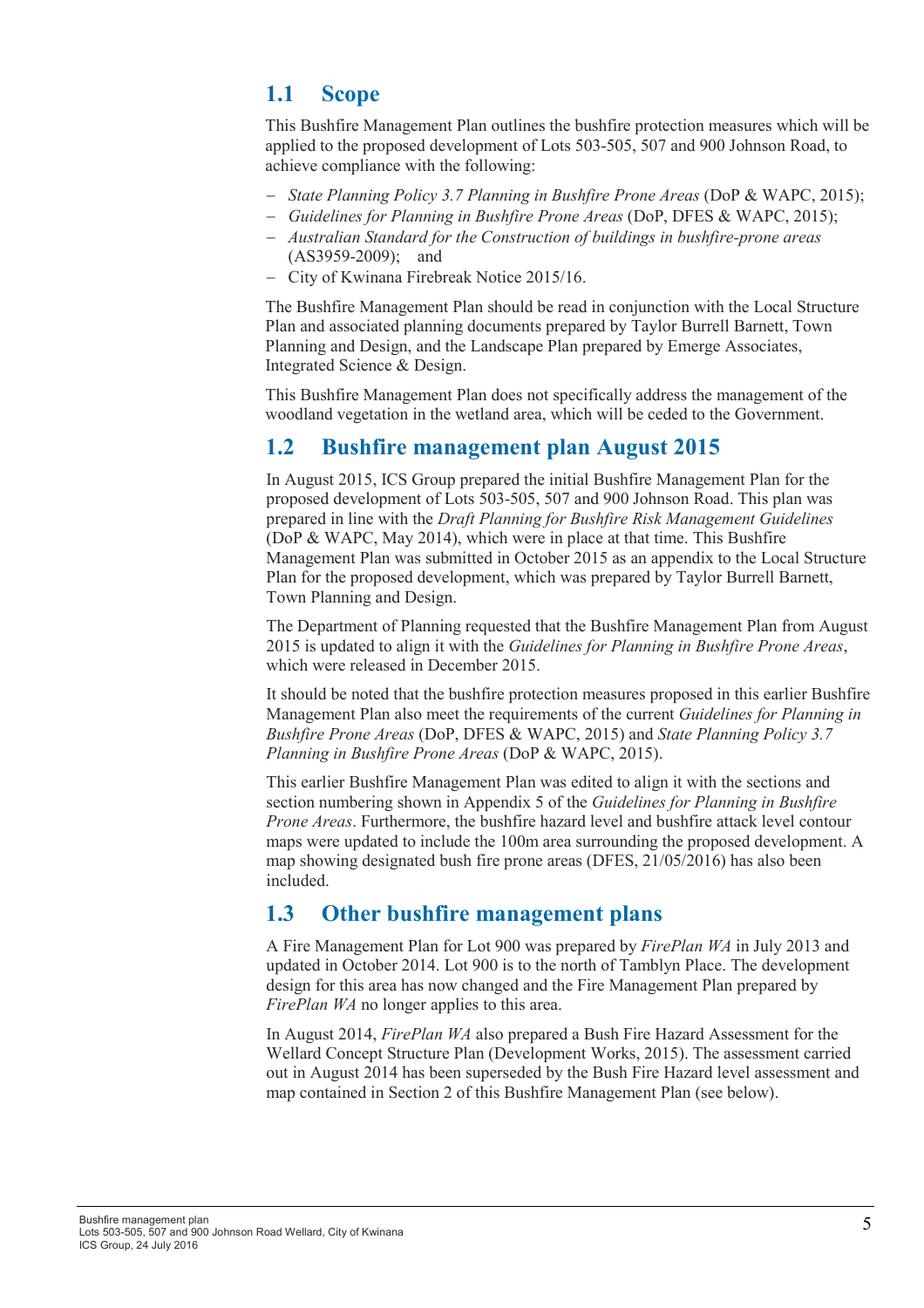## 2 Spatial consideration

### 2.1 Description of the area

#### Zoning

The majority of the Subject Land and surrounding area is zoned Urban. Much of the surrounding land has already been developed, is currently being developed or will be developed at the same time as the Subject Land will be developed.

The wetland in the southern part of the Subject Land will not be developed. This land will be ceded to the Government for conservation.

#### Topography

The wetland in the western part of the site is essentially flat. Away from the wetland, the site rises slightly to the east. The wetland is less than 10m above sea level. The highest area is in the north eastern part of the site, which is approximately 15m above sea level.

#### Bushfire fuels

The area which will be developed is mainly grassland, which has been maintained low through grazing. Construction work has commenced on Lot 900, which is north of Tamblyn Place. The bushfire hazards on Lot 900, which previously included unmanaged grassland as well as woody introduced species, has now been removed.

In the wetland in the western parts of Lots 503, 504, 505 and 507, the predominant vegetation consists of woodland, rushes and unmanaged grassland. Small clusters of woodland trees occur in the 50m wetland buffer. Some of these clusters extend into areas which will become Public Open Spaces.

As part of the development, Public Open Spaces and urban residential areas will be landscaped. Treed areas in Public Open Spaces and in the 50m wetland buffer will be maintained as managed parkland. Some small areas will be revegetated with native plants. Please refer to the landscape plan developed by Emerge Associates, Integrated Science & Design, for further information.



Right: Looking from the future urban residential area towards the woodland vegetation in the wetland.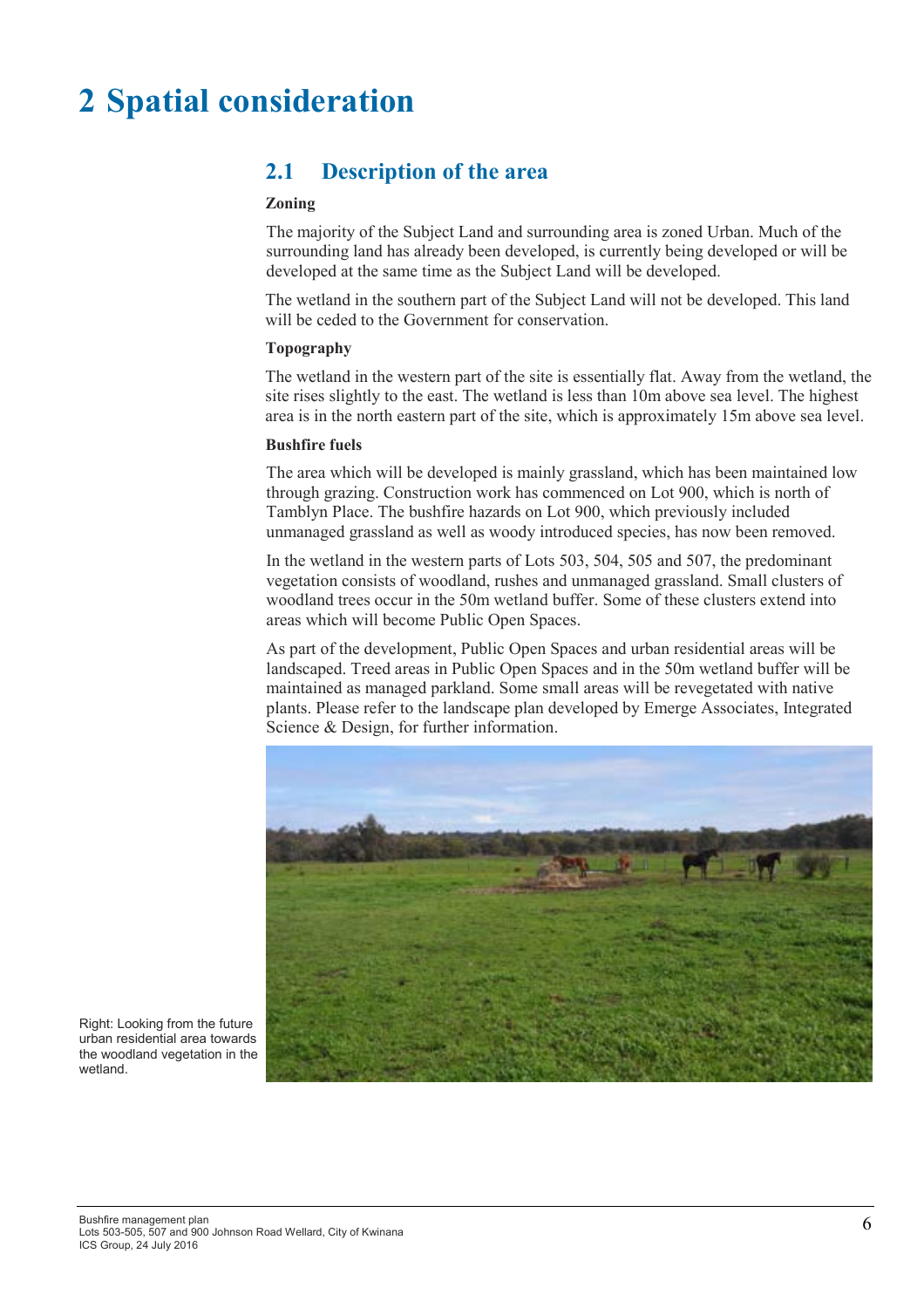

Right: Small clusters of woodland trees in the wetland buffer will be retained.

Right: Grasses and rushes (which have been classified as unmanaged grassland) in the wetland near the northern boundary of the Subject Land. The native woodland can be seen in the background.

Right: Woodland vegetation in the wetland in the southern part of the Subject Land.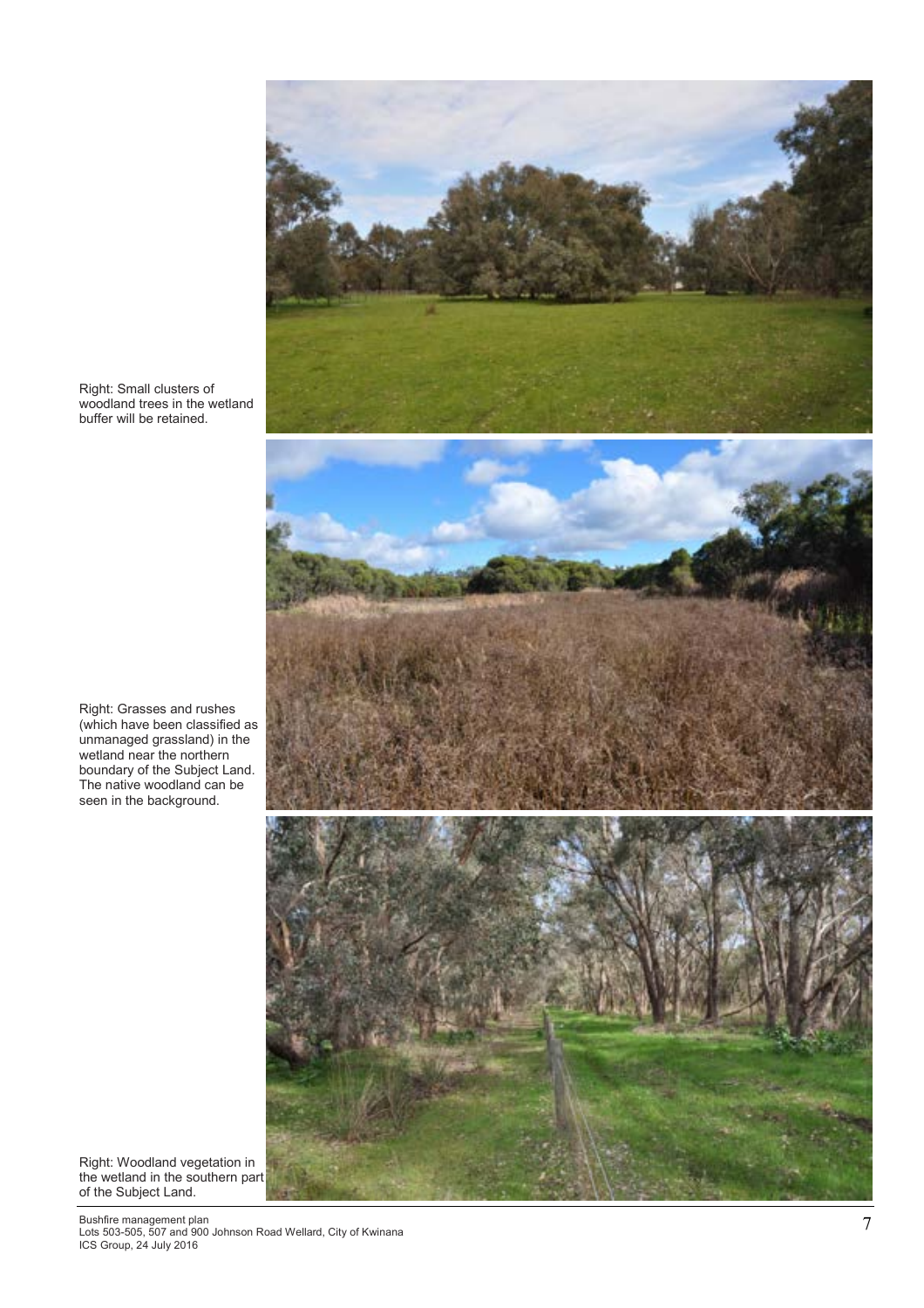

Right: Construction on Lot 900, which is north of Tamblyn Place, has commenced. The bushfire hazards on this lot have been removed.

Right: The residential area to the north of Mortimer Road.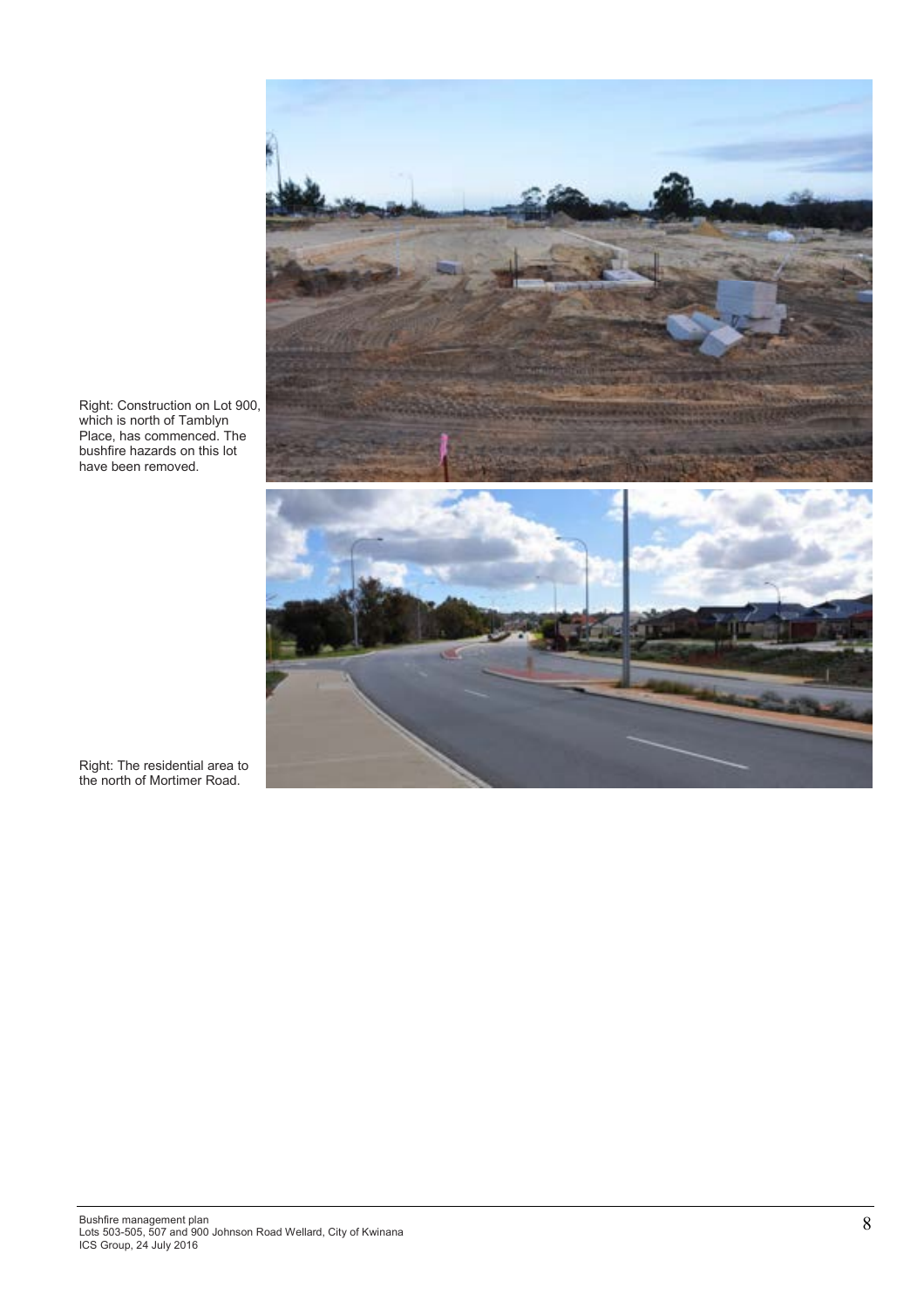### 2.2 Bush fire prone area map

The map below shows the DFES Bush Fire Prone Area Map which came into effect on 21/05/2016. The main area identified as 'pink' on the map essentially covers the woodland vegetation in the wetland and a 100m buffer surrounding this vegetation. The grassland in the cleared areas of the Subject Land was not classified as bushfire prone vegetation and was therefore not included in the DFES Bush Fire Prone Area Map.

The DFES Bush Fire Prone Area Map will be updated annually.



Above: The DFES Bush Fire Prone Area Map which came into effect on 21/05/2016.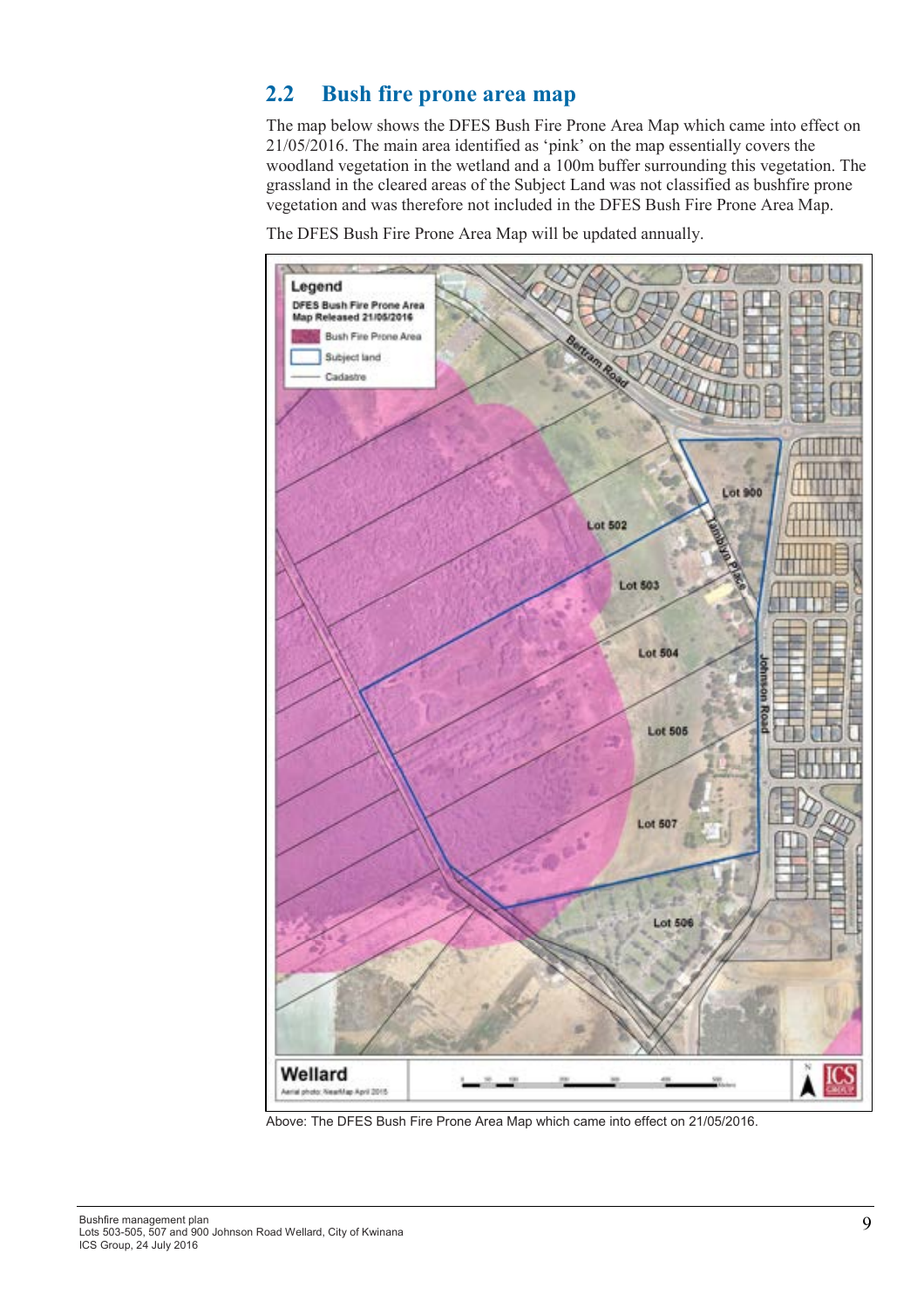Where the bush fire prone area map covers a portion of a lot, the whole lot is designated as bush fire prone.

Lots 503, 504, 505 and 507 are designated bush fire prone and additional bushfire risk management planning requirements apply to development on these lots.

Lot 900 is not designated bush fire prone on the DFES Bush Fire Prone Area Map. Additional bushfire risk management planning requirements are therefore not required for development on Lot 900.

After the proposed development or parts of the proposed development have been constructed, an updated BAL Contour Map, associated GIS dataset and a compliance report will be provided to the Department of Planning and the City of Kwinana for endorsement, and to inform the update of the DFES Bush Fire Prone Area Map. The updated BAL Contour Map will include the assessment of the landscaping which will be carried out as part of the proposed development, as well as the management of the vegetation within the Public Open Spaces and wetland buffer post-development.

### 2.3 Bushfire hazard level assessment

For local structure plans, the Guidelines for Planning in Bushfire Prone Areas (DoP, DFES & WAPC, 2015) require that either a Bushfire Hazard Level assessment is carried out or, where the lot layout is already known, that a BAL contour map is prepared.

Even though the lot layout for this development is already known, a map showing Bushfire Hazard Levels has been included here as it was also included in the earlier Bushfire Management Plan, which was prepared in August 2015.

The Bushfire Hazard Level map was updated. It now aligns with the additional requirements listed in the Guidelines for Planning in Bushfire Prone Areas (DoP, DFES & WAPC, 2015). The Bushfire Hazard Level map also covers a 100m buffer surrounding the Subject Land.

The Bushfire Hazard Level map shows bushfire hazard levels on Lots 503, 504, 505 and 507 prior to development.

Even though Lot 900 is not designated bush fire prone, it was included in the Bushfire Hazard Level map.

The Guidelines for Planning in Bushfire Prone Areas (DoP, DFES & WAPC, 2015) require that unmanaged grassland is classified as a moderate bushfire hazard. As a result, large areas which were not included in the DFES Bush Fire Prone Area Map are classified as a moderate bushfire hazard. This inconsistency does not affect the proposed development. As mentioned earlier, the bushfire hazards within the proposed urban residential areas will be removed when the development will be constructed.

It must be noted that the classification for bushfire hazard levels listed in the Guidelines for Planning in Bushfire Prone Areas (DoP, DFES & WAPC, 2015) does not align with the bushfire attack level assessment and the bushfire attack level contour map, both of which are based on the Australian Standard for the Construction of buildings in bushfire-prone areas (AS 3959-2009). This inconsistency has the potential to cause some confusion. It is therefore recommended to primarily focus on the bushfire attack level assessment and the bushfire attack level contour map, which identify the level of bushfire attack a house (or a site) can potentially be exposed to in a major bushfire event. Bushfire attack levels also determine the construction requirements which apply to buildings in designated bush fire prone areas, in line with the requirements listed in AS3959.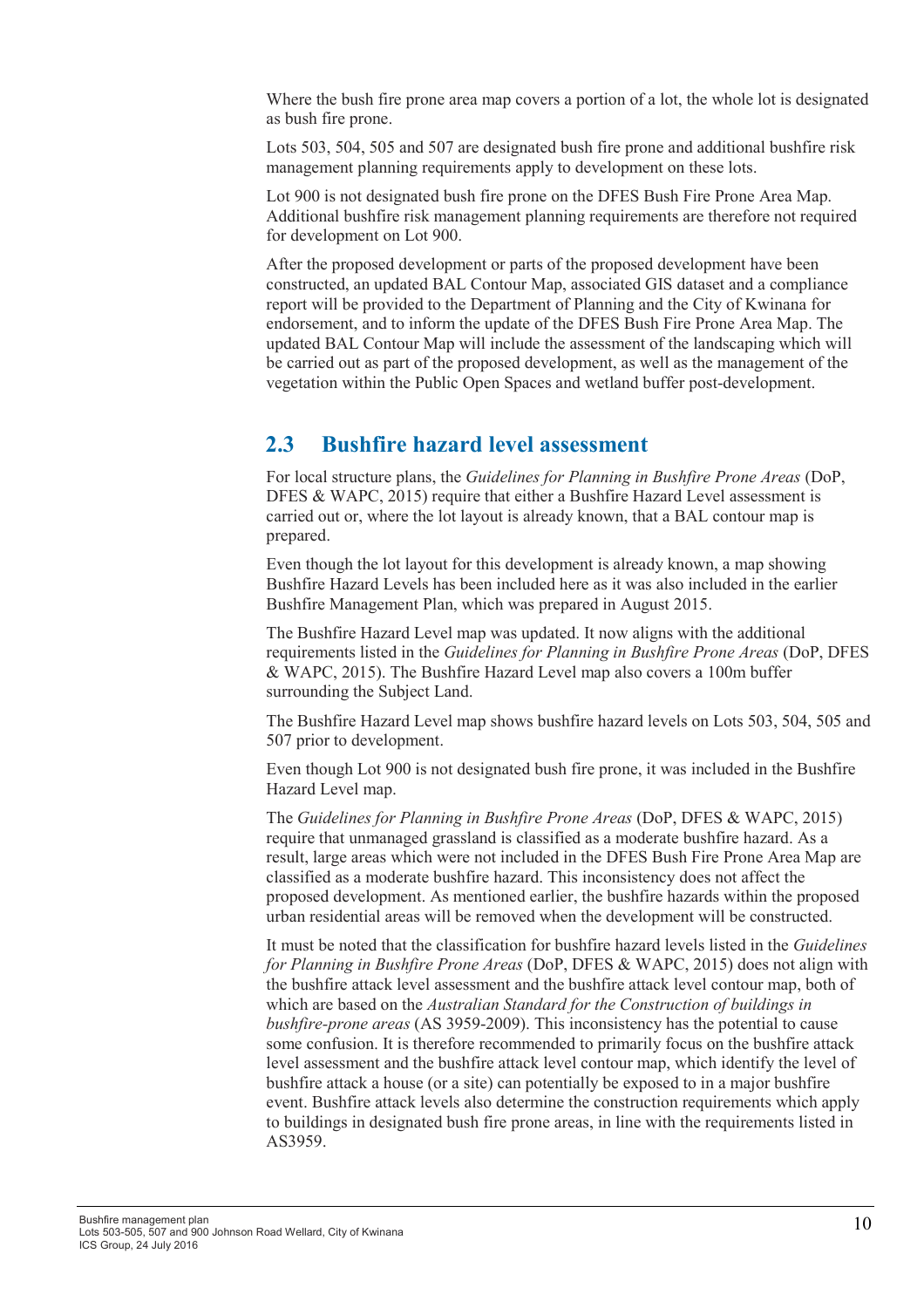

Above: The Bushfire Hazard Level map for the proposed development and for a 100m buffer around the development. The map shows Bushfire Hazard Levels prior to the development of Lots 503, 504, 505 and 507.

### 2.4 Bushfire attack level contour map

An indicative BAL Contour map was prepared for the proposed development and a 100m buffer around the development, in accordance with the requirements listed in the Guidelines for Planning in Bushfire Prone Areas (DoP, DFES & WAPC, 2015) and those listed for Method 1 of AS3959. The map shows indicative bushfire attack levels after the Subject Land and Lot 502 to the north and Lot 506 to the south of the Subject Land have been developed into urban residential lots.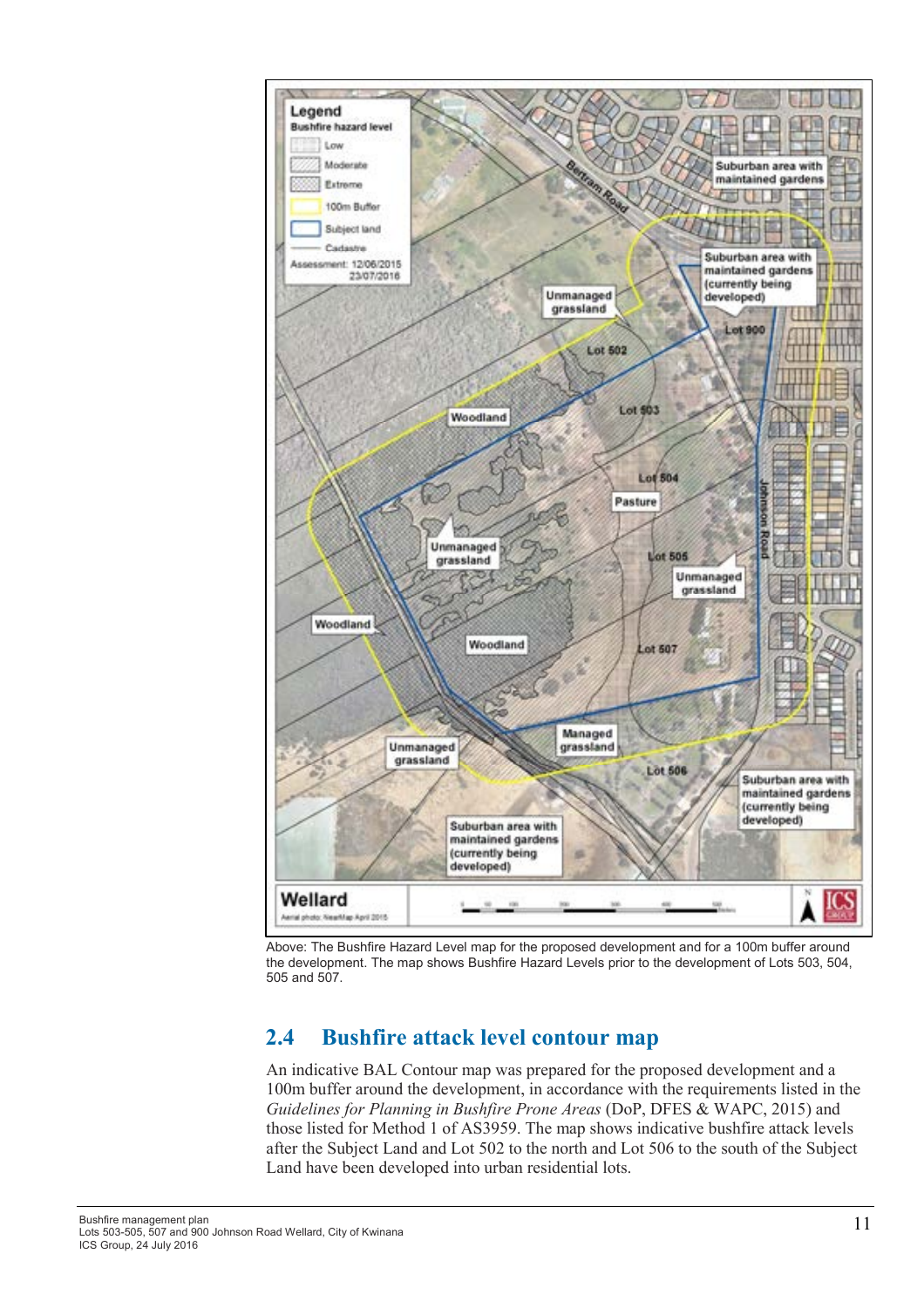

Above: This map shows indicative bushfire attack levels in the proposed development and in a 100m buffer around the development.

For the purpose of the indicative BAL Contour map, all the vegetation in the wetland along the 'bush-interface' was classified as Woodland (Vegetation Class B). The slope under the classified vegetation in the wetland was placed in the category 'flat land'  $(0^{\circ})$ .

The unmanaged grassland in the wetland forms only a relatively small part of the 'bushinterface'. This does not significantly change the outcome of the indicative bushfire attack level assessment. Furthermore, as a formal plan to manage the vegetation in the wetland is currently not in place, it was considered appropriate to use the worst case scenario, which assumes that woodland vegetation may re-establish in the unmanaged grassland. The vegetation classification 'Woodland' was therefore applied to determine indicative bushfire attack levels along the 'bush-interface'.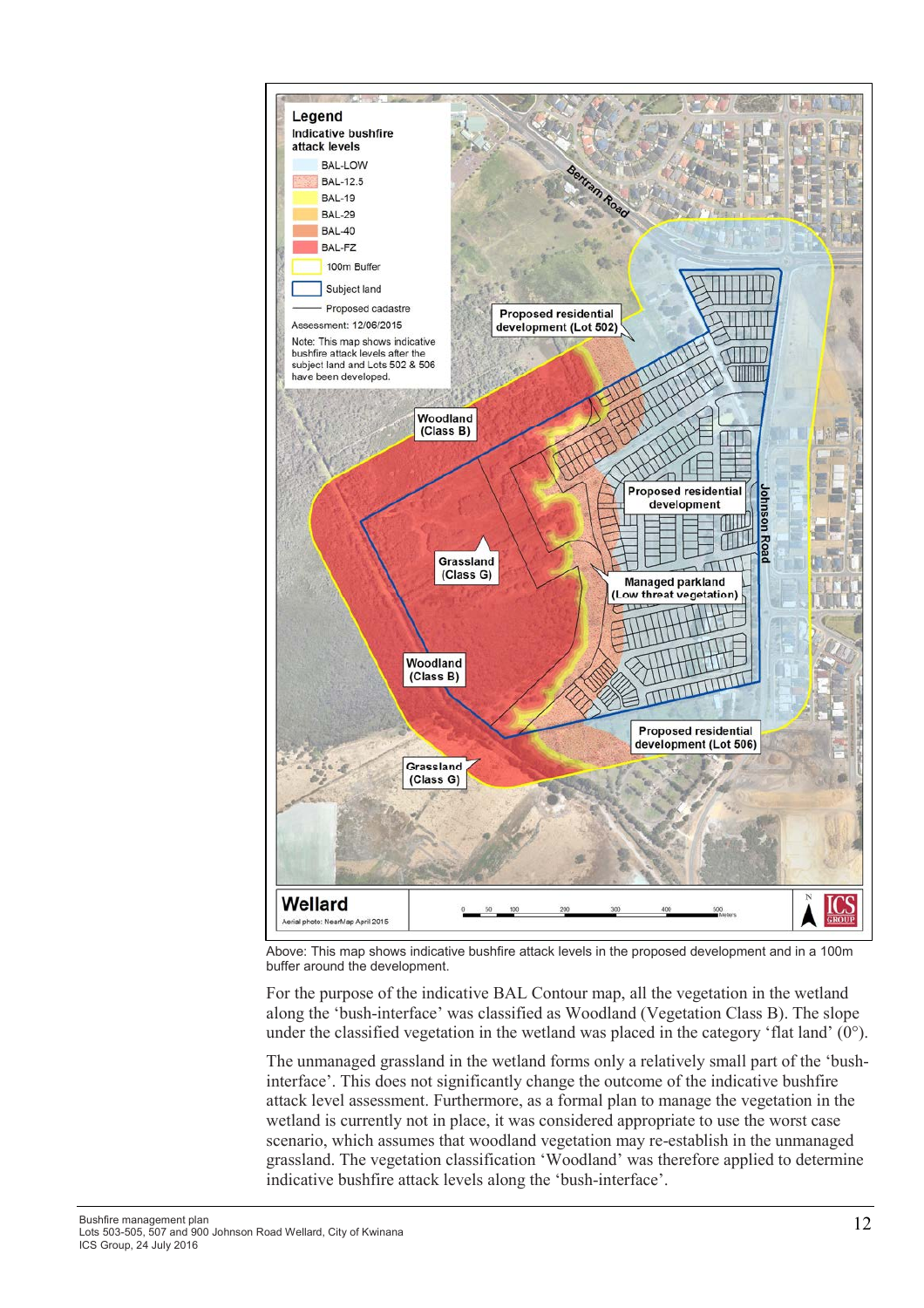The vegetation within the 50m wide wetland buffer and in the Public Open Spaces will be maintained as open parkland, in accordance with the requirements listed in AS3959 for low threat vegetation  $(S2.2.3.2(f))$ .

|                           | <b>Vegetation</b>                     | <b>Classification / exclusion</b> |
|---------------------------|---------------------------------------|-----------------------------------|
| Residential development   | Non-vegetated $\&$<br>managed gardens | Exclusion S2.2.3.2( $e \& f$ )    |
| <b>Public Open Spaces</b> | Managed parkland                      | Exclusion $S2.2.3.2(f)$           |
| 50m wetland buffer        | Managed parkland                      | Exclusion $S2.2.3.2(f)$           |
| Wetland                   | Grassland (unmanaged)                 | <b>Vegetation Class G</b>         |
| Wetland                   | Woodland                              | <b>Vegetation Class D</b>         |

Above: This table lists the vegetation in the different areas and the corresponding classification and/or exclusions which were applied to determine the indicative BAL contours shown on the above map. The vegetation classifications and exclusions were applied in accordance with AS3959.

As mentioned earlier, the indicative Bushfire Attack Level (BAL) Contour Map shown above will be reviewed and updated after the development has been constructed and when clearance for the development, or for stages of the development, will be sought.

The updated BAL Contour Map, associated GIS dataset and a compliance report will be provided to the Department of Planning and the City of Kwinana for endorsement, and to inform the update of the DFES Bush Fire Prone Area Map.

The updated BAL Contour Map will include the assessment of the landscaping which will be carried out as part of the proposed development, as well as the management of the vegetation within the Public Open Spaces and wetland buffer post-development.

## 3 Compliance

### 3.1 State planning policy 3.7

State Planning Policy 3.7 Planning in Bushfire Prone Areas (DoP & WAPC, 2015) lists the following four objectives:

- 5.1 Avoid any increase in the threat of bushfire to people, property and infrastructure. The preservation of life and the management of bushfire impact are paramount.
- 5.2 Reduce vulnerability to bushfire through the identification and consideration of bushfire risks in decision-making at all stages of the planning and development process.
- 5.3 Ensure that higher order strategic planning documents, strategic planning proposals, subdivision and development applications take into account bushfire protection requirements and include specified bushfire protection measures.
- 5.4 Achieve an appropriate balance between bushfire risk management measures and biodiversity conservation values, environmental protection and biodiversity management and landscape amenity, with consideration of the potential impacts of climate change.

Note: Objective 5.1 of State Planning Policy 3.7, to "avoid any increase in the threat to bushfire ... " is somewhat ambitious and unrealistic. Furthermore, it is inconsistent with other parts of the policy and the guidelines which allow development in bushfire prone areas, provided that appropriate bushfire risk management measures, such as the acceptable solutions listed in the guidelines, are applied. Even when appropriate bushfire risk management solutions are applied, it could be argued that some additional "increase in the threat of bushfire ..." will occur when areas which may be exposed to bushfires are developed.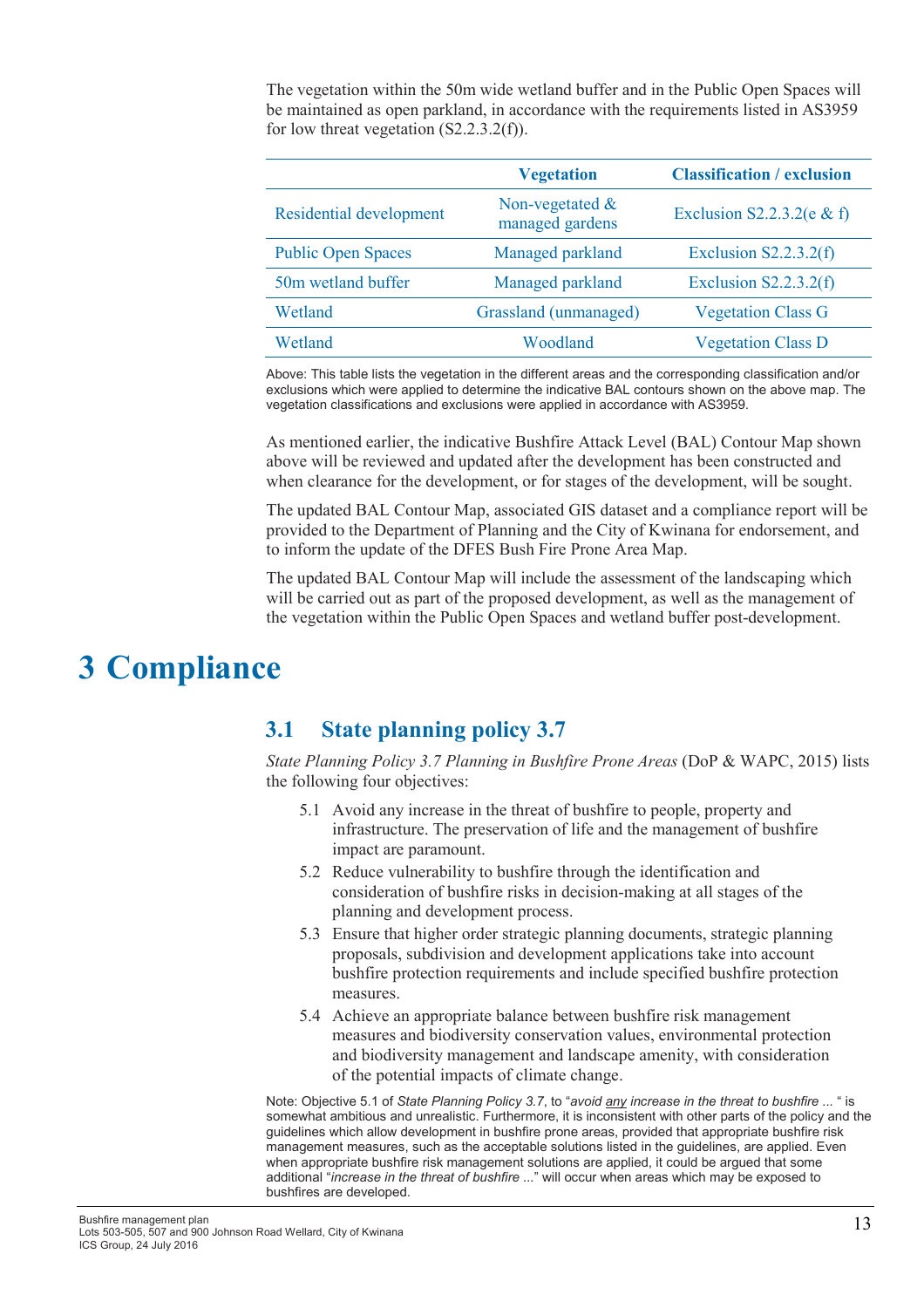This Bushfire Management Plan, together with the Local Structure Plan and development proposal meet the above objectives. This has been achieved through the following measures:

#### Bushfire hazard level assessment

A bushfire hazard level assessment was carried out and a bushfire hazard level map has been prepared (see S2.3 above). The proposed development is located in an area which has been classified as having either a moderate or low bushfire hazard level.

The large area of woodland vegetation in the wetland in the western parts of Lots 503, 504, 505 and 507 will not be developed. This area will be ceded to the Government.

The above meets the requirements of the *State Planning Policy 3.7 Planning in Bushfire* Prone Areas (DoP & WAPC, 2015) and the Guidelines for Planning in Bushfire Prone Areas (DoP, DFES & WAPC, 2015).

#### Bushfire attack level assessment

A bushfire attack level assessment was carried out in accordance with the requirements contained in the Guidelines for Planning in Bushfire Prone Areas (DoP, DFES & WAPC, 2015), the *Fact Sheet BAL Contour Maps* (DoP & WAPC, 2016) and those listed for Method 1 of AS3959 (see S2.4 above). The bushfire attack level assessment was used to inform the design of the development, to ensure that lots and houses are located in areas where bushfire attack levels do not exceed BAL-29.

The indicative BAL Contour Map shows that the majority of lots are located in an area where the bushfire attack level is BAL-Low. AS3959 does not require additional construction measures for houses located in areas where the bushfire attack level is BAL-Low.

The bushfire attack level for most of the lots located within 100m of the 'bush-interface' along the wetland will be BAL-12.5. These lots will primarily be exposed to ember attack and a radiant heat not greater than  $12.5 \text{kW/m}^2$ .

The indicative bushfire attack level contour map shows that BAL-29 extends approximately 4m into two lots. Where a setback of more than approximately 4m is achieved, houses can be constructed to comply with the requirements listed in AS3959 for BAL-19. BAL-19 also extends into a further lot on the 'bush-interface' along the wetland.

The above meets the requirements of the *State Planning Policy 3.7 Planning in Bushfire* Prone Areas (DoP & WAPC, 2015) and the Guidelines for Planning in Bushfire Prone Areas (DoP, DFES & WAPC, 2015).

It is possible that vegetation management in the 50m wetland buffer and Public Open Space adjacent to the lots exposed to BAL-29 and BAL-19 will reduce the bushfire attack levels on these lots. This will be assessed in more detail after the development has been constructed and landscaping has been completed.

The more detailed assessment will be used to review and update the indicative bushfire attack levels before clearance for the development, or for stages of the development, is sought.

As was mentioned earlier, other developers have prepared proposals to develop Lot 502 and Lot 506, which are located to the north and south of the Subject Land. In the event that the development of these neighbouring lots is delayed, it is possible that bushfire attack levels along the northern and southern boundaries of the Subject Land are higher than show on the above indicative bushfire attack level map. This aspect is addressed in Section 4.6 Staging.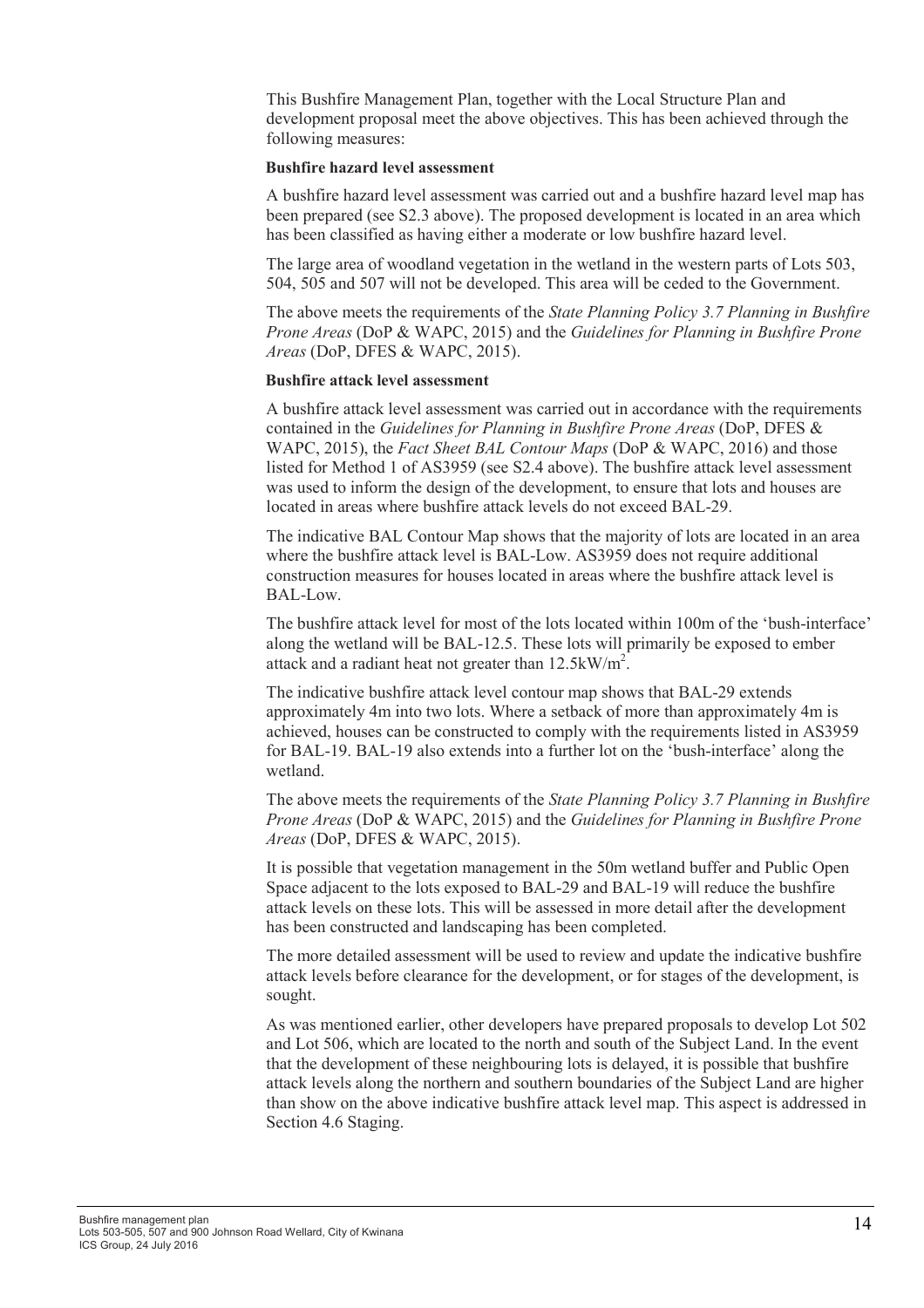#### Conservation, biodiversity, environmental protection and landscape amenity

The wetland will not be developed. It will be ceded to the Government for conservation.

The design of the proposed development includes sufficient separation between houses and the wetland to ensure that residential lots and houses are not exposed to a bushfire attack level which exceeds BAL-29.

Furthermore, the indicative bushfire attack level assessment incorporated the possibility that the grassland areas in the wetland may be revegetated or will naturally revegetate with woodland species. The development design therefore ensures that additional bushfire hazard management is not required in the woodland vegetation in the wetland.

The above allows the vegetation in the wetland to be managed for biodiversity conservation values, environmental protection and biodiversity management and landscape amenity.

### 3.2 Guidelines for planning in bushfire prone areas

The proposed development complies with the requirements of the *Guidelines for* Planning in Bushfire Prone Areas (DoP, DFES & WAPC, 2015). It incorporates the relevant acceptable solutions listed in the guidelines. Alternative solutions were not required.

The proposed development incorporates the following key elements:

- − Separation between the bushfire hazard in the wetland and residential lots.
- − Bushfire attack levels on houses along and near the 'bush-interface' with the woodland vegetation in the wetland do not exceed BAL-29.
- − Houses in the designated bush fire prone area to be constructed to comply with AS3959.
- − Access road between residential lots and the wetland buffer and/or Public Open **Space**
- − A short fire service access route adjacent to a small number of residential lots which border Public Open Space in the southern part of the proposed development.
- − A road network which allows for through-traffic and which provides two different access options into and out of the proposed development.
- − Additional road connections into developments on Lot 502 and Lot 506.
- − Fire hydrants along roads at 200m intervals.
- − Landscaping plan for Public Open Spaces and the 50m wetland buffer.
- − Staging the development to achieve compliance with the requirements listed in the Guidelines for Planning in Bushfire Prone Areas.

### 3.3 Existing bushfire management plans and assessments

#### Bushfire management plan August 2015

In August 2015, ICS Group prepared the initial Bushfire Management Plan for the proposed development of Lots 503-505, 507 and 900 Johnson Road (the Subject Land). The plan prepared in August 2015 will be replaced by the Bushfire Management Plan prepared by ICS Group, dated July 2016.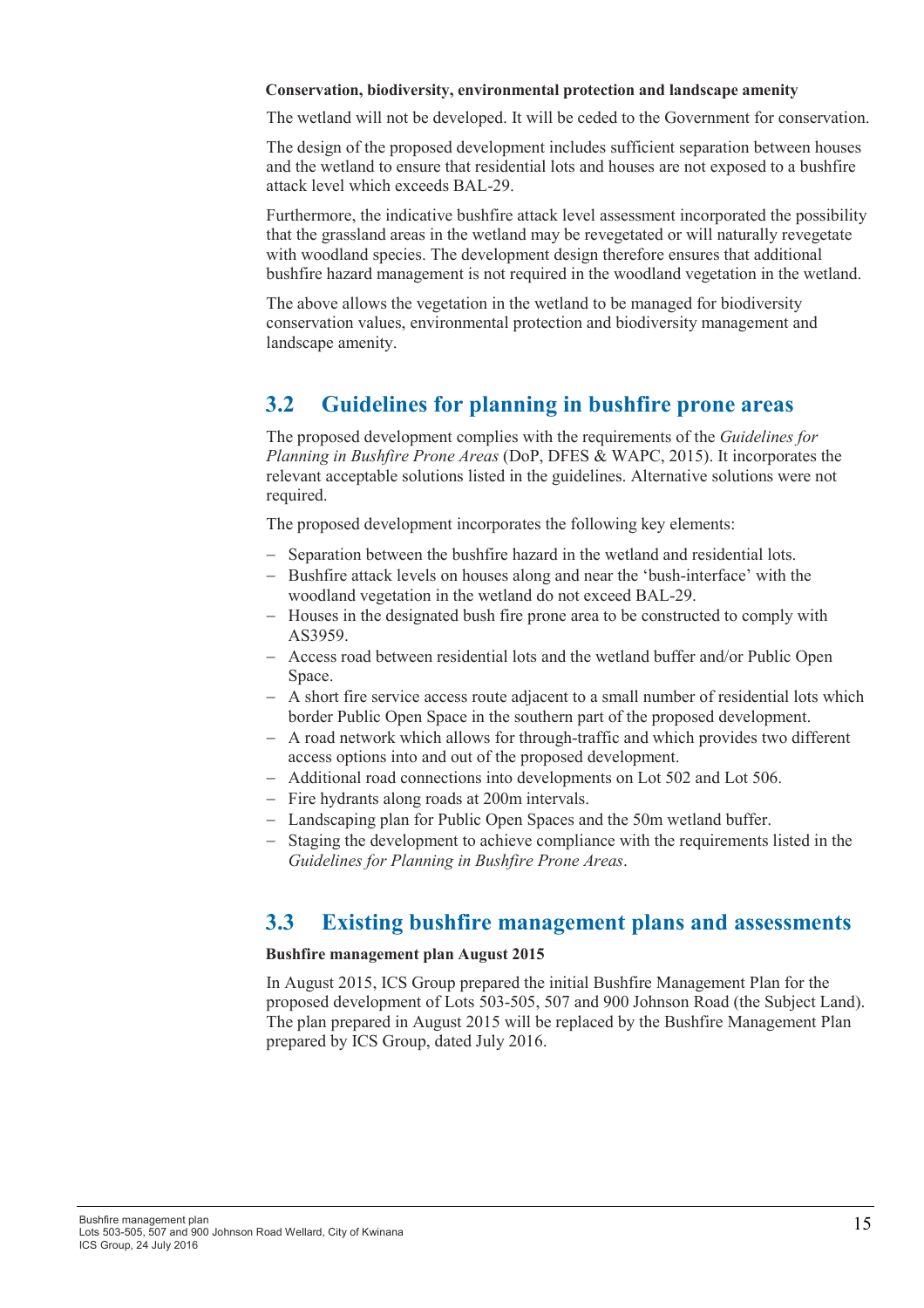#### Earlier bushfire management plan

A Fire Management Plan for Lot 900 was prepared by FirePlan WA in July 2013 and updated in October 2014. Lot 900 is to the north of Tamblyn Place. The development design for this area has now changed and the Fire Management Plan prepared by FirePlan WA no longer applies to this area.

#### Earlier bushfire hazard assessment

In August 2014, FirePlan WA also prepared a Bush Fire Hazard Assessment for the Wellard Concept Structure Plan (Development Works, 2015). The assessment carried out in August 2014 has been superseded by the Bush Fire Hazard level assessment and map contained in the Section 2.3 of this Bushfire Management Plan (see above).

### 3.4 Local structure plan and landscaping plan

Taylor Burrell Barnett, Town Planning and Design, has prepared a Local Structure Plan and associated planning documents for the proposed development of Lots 503-505, 507 and 900 Johnson Road (the Subject Land). Please refer to the Local Structure Plan for information on local planning scheme and other relevant planning provisions.

Emerge Associates, Integrated Science & Design have developed the Landscape Plan for the Subject Land. The Landscape Plan is included in the appendix of the Local Structure Plan prepared by Taylor Burrell Barnett.

### 3.5 City of Kwinana Firebreak Notice

The City of Kwinana issues an annual Firebreak Notice. The Notice may change from year to year. The Firebreak Notice for 2015/16 lists the following requirements for lots which are  $3,000m^2$  or less:

- The applicable works outlined below must be completed before 1 December 2015 and maintained up to and including 31 March 2016.
- − All flammable material such as long dry grass, weeds, etc. slashed, mowed or trimmed down by other means to a height no greater than 50mm across the entire property.
- − Bare earth fire breaks are not necessary on properties that are 3,000m² or less in areas where slashing, mowing or living and maintained garden beds or lawn is established.

The proposed development will create urban residential lots. It complies with the City of Kwinana Firebreak Notice.

## 4 Bushfire risk management measures

The following section lists the bushfire risk management measures which will be applied to enable the proposed development, houses within the development and residents to withstand a bushfire event on days where the fire danger index is 80.

### 4.1 Managing bushfire fuel levels

A Landscape Plan was prepared by Emerge Associates, Integrated Science & Design for the proposed development. Vegetation within the residential areas, Public Open Spaces and the 50m wetland buffer will generally be maintained in accordance with the requirements for low threat vegetation listed in AS3959 (see below for detail).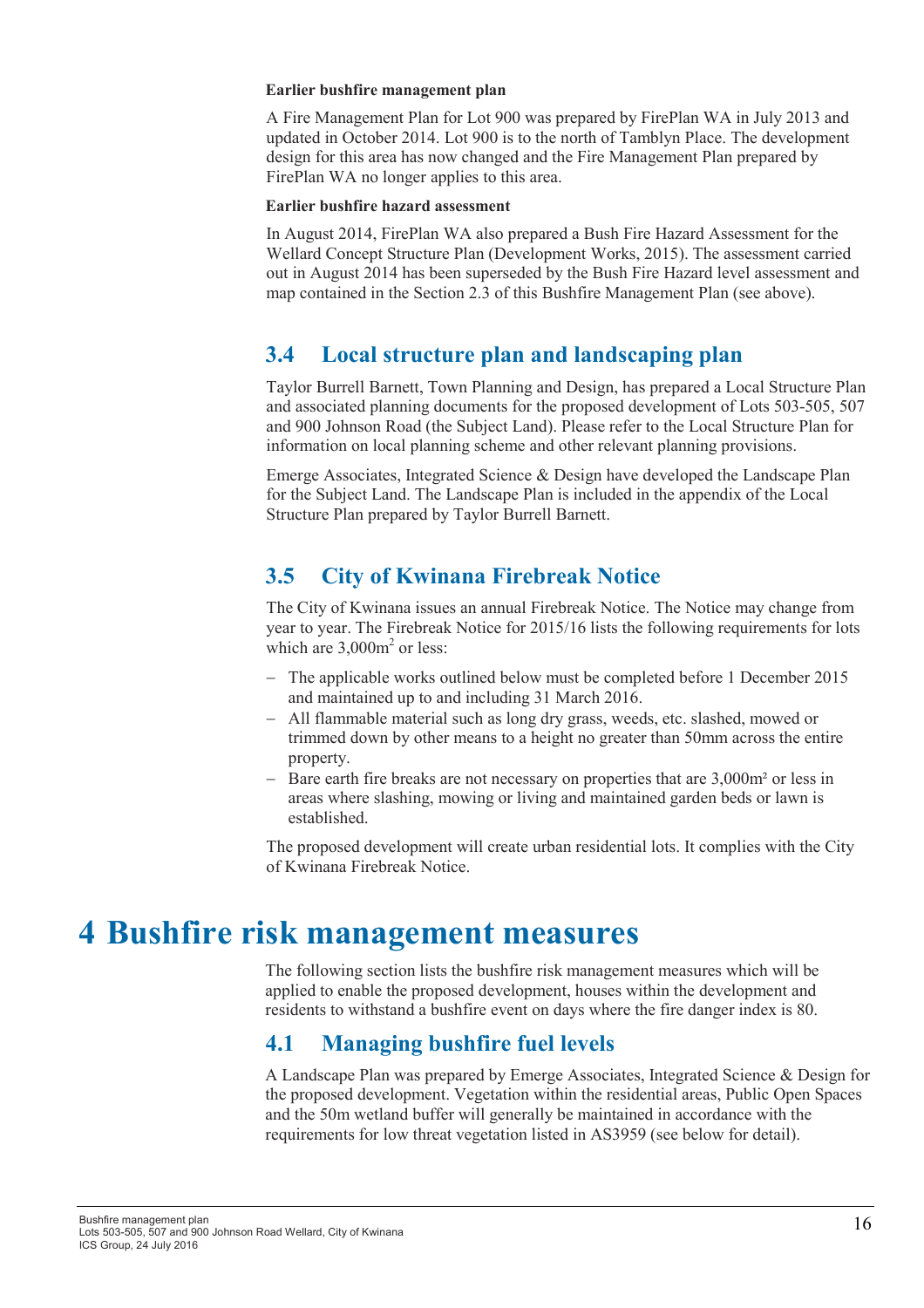The two cross sections from the Landscape Plan provide an indication of the vegetation cover along the interface between the wetland buffer and residential lots. Please refer to the Landscape Plan for further details.



Courtesy of Emerge Associates, Integrated Science & Design



Courtesy of Emerge Associates, Integrated Science & Design

The management of the vegetation in the wetland, which will be ceded to the Government, is not covered in the Landscape Plan. The Fire Management Plan therefore applied the default fuel load for woodland (25t/ha) listed in AS3959 to determine bushfire attack levels to the vegetation in the wetland.

The default fuel load for woodland was therefore also applied to areas of the wetland which currently have a cover of grasses and rushes (unmanaged grassland). The unmanaged grassland in the wetland currently forms only a relatively small part of the 'bush-interface'. This approach does not significantly change the outcome of the indicative bushfire attack level assessment.

Because the default fuel load for woodland vegetation was applied, hazard reduction in the wetland is not specifically required for the protection of the proposed development. As a result, bushfire management within the wetland can be undertaken to achieve conservation outcomes.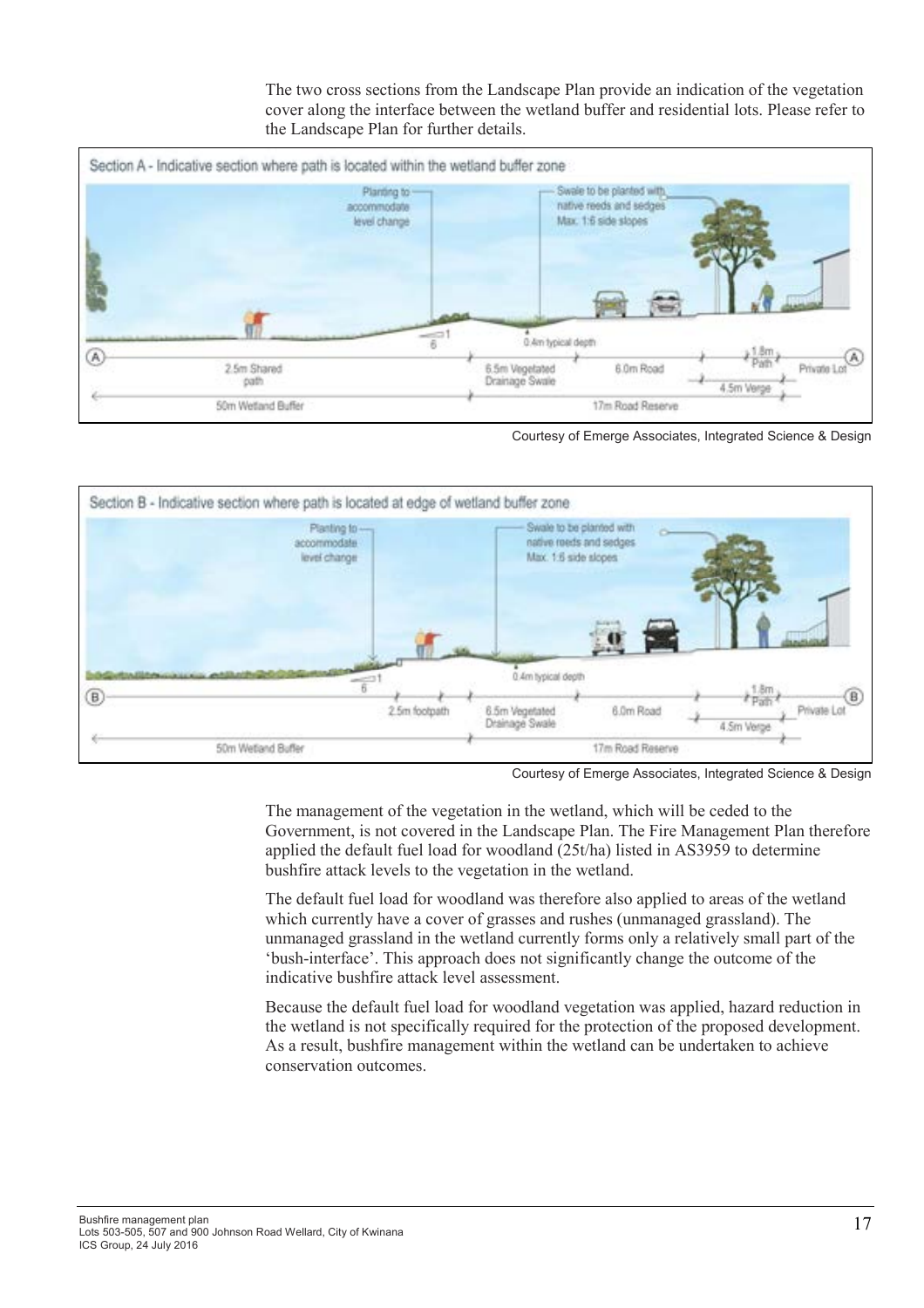#### Low threat vegetation (AS3959-2009)

Clusters of trees will be retained and some revegetation will occur in line with the landscape plan for the proposed development. Clusters of vegetation will not exceed  $2,500m<sup>2</sup>$  in size and will be a minimum of 20m away from the next vegetation cluster or classified vegetation adjacent to the subject site, and a minimum of 20m away from a house. Grass will be maintained short (less than 100mm in height).

### AS3959-2009: **AS3959-2009:**

 $\mathbb{L}$  and  $\mathbb{L}$  below). 2.2.3.2 Exclusions – Low threat vegetation and non-vegetated areas

The Bushfire Attack Level shall be classified BAL—LOW where the vegetation is one or a combination of any of the following:

- (a) Vegetation of any type that is more than 100 m from the site.
- (b) Single areas of vegetation less than 1 ha in area and not within 100 m of other areas of vegetation being classified.
- (c) Multiple areas of vegetation less than 0.25 ha in area and not within 20 m of the site, or each other.
- (d) Strips of vegetation less than 20 m in width (measured perpendicular to the elevation exposed to the strip of vegetation) regardless of length and not within 20 m of the site or each other, or other areas of vegetation being classified.
- (e) Non-vegetated areas, including waterways, roads, footpaths, buildings and rocky outcrops.
- (f) Low threat vegetation, including grassland managed in a minimal fuel condition, maintained lawns, golf courses, maintained public reserves and parklands, vineyards, orchards, cultivated gardens, commercial nurseries, nature strips and windbreaks.

NOTE: Minimal fuel condition means there is insufficient fuel available to significantly increase the severity of the bushfire attack (recognizable as short-cropped grass for example, to a nominal height of 100 mm).

Above: Extract from AS3959-2009.

#### Residential lots

Bushfire fuels on residential lots have to be maintained low, in accordance with the City of Kwinana Firebreak Notice. In 2015/16, the Firebreak Notice listed the following requirements:

- − The applicable works outlined below must be completed before 1 December 2015 and maintained up to and including 31 March 2016.
- − All flammable material such as long dry grass, weeds, etc. slashed, mowed or trimmed down by other means to a height no greater than 50mm across the entire property.
- − Bare earth fire breaks are not necessary on properties that are 3,000m² or less in areas where slashing, mowing or living and maintained garden beds or lawn is established.

These requirements apply to lots with houses as well as to vacant lots.

It should be noted that the City of Kwinana may change the Firebreak Notice in the future. Firebreak Notices are available from the City of Kwinana.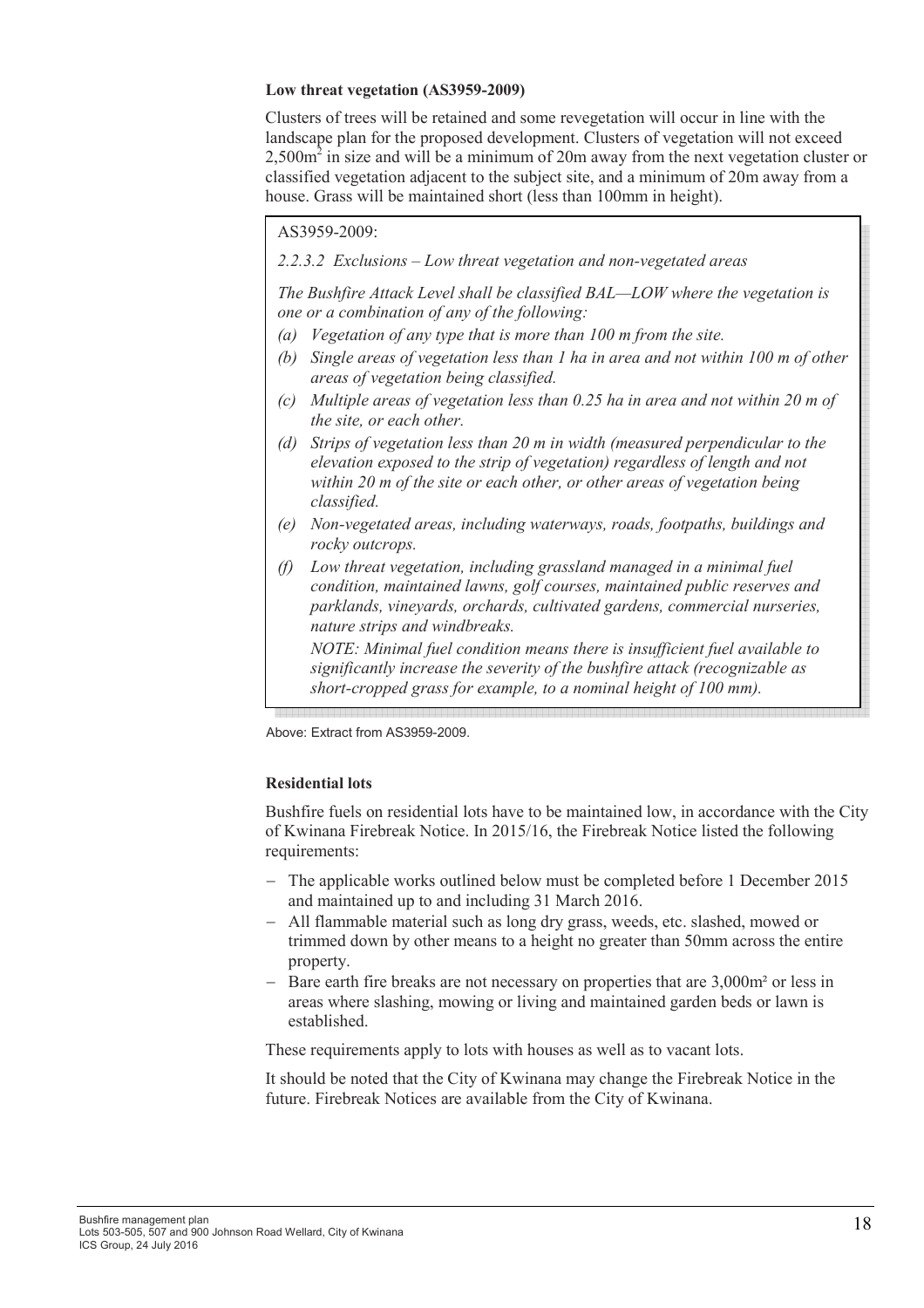### 4.2 Vehicular access

#### Roads

Access to and from the proposed development will be via Johnson Road and Tamblyn Place, which both connect to Mortimer Road. The road network in the proposed development includes access points to Johnson Road and Tamblyn Place as well as to proposed roads in the future developments to the north and south of the Subject Land.

In most parts, the development has perimeter roads between the wetland buffer and houses. A fire service access route will be constructed in the southern part of the proposed development where a small number of lots are adjacent to Public Open Spaces.

#### Fire service access route

A fire service access route will be constructed in the south-western part of the proposed development where a perimeter road is not available between a small number of lots and Public Open Spaces.



Above: This map shows the indicative location and alignment of the fire service access route in the southern part of the proposed development. On the southern boundary, the fire service access road will connect to a road in the adjacent development.

The fire service access will be constructed in accordance with the requirements listed in the planning guidelines:

- − 6m trafficable surface;
- − 4m vertical clearance;
- suitable for use by 3.4 fire appliances  $(15t)$ :
- − removable bollards installed to prevent unauthorised access;
- the bollards may be locked, provided that the lock is keyed to a common key used by local brigades and DFES;
- − if required, signs will be installed.

### 4.3 Fire fighting water supply

Fire hydrants and markers will be installed at 200m intervals along roads within the residential area in accordance with the requirements of the planning documents.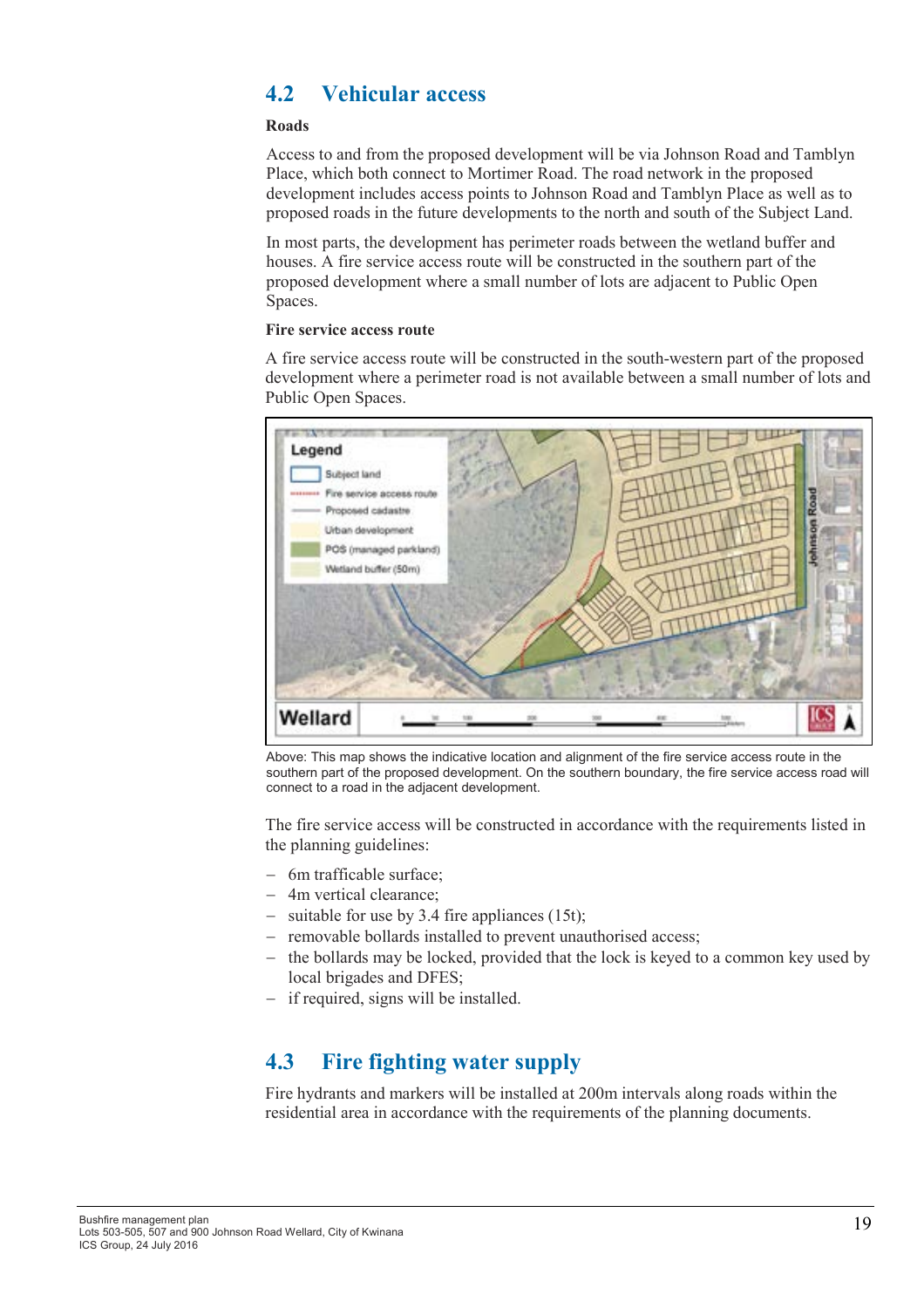### 4.4 Building protection – AS3959

The map on page 12 shows indicative bushfire attack levels on houses in the proposed development. Where houses are located in a designated bushfire prone area as shown on the DFESA Bush Fire Prone Area Map, and where bushfire attack levels are BAL-12.5 or above, the Australian Standard for the Construction of buildings in bushfire-prone areas AS3959 must be applied.

### 4.5 Map

Maps and GIS datasets will be provided to the City of Kwinana, the Department of Fire and Emergency Services and the Department of Planning. The maps and GIS datasets will include the following information:

- − BAL contour map;
- − development design;
- − location of fire hydrants;
- − fire service access routes;
- − landscaping plan.

### 4.6 Staging

The developer has advised that the development will be staged. The following bushfire risk management measures should be incorporated into the staging plan. It is recommended that the staging plan is developed in close consultation with a fire officer at the City of Kwinana and/or DFES.

#### Separation between bushfire hazards and houses

Adequate separation must be available between houses and bushfire hazards on adjacent properties or in undeveloped stages so that bushfire attack levels on houses do not exceed BAL-29.

As mentioned earlier, this may be an issue in relation to a small number of lots along the northern and/or southern boundary of the proposed development, in the event that the development of Lot 502 and/or Lot 506 does not occur at the same time as stages along the northern and southern boundaries of the Subject Land will be constructed.

The following solutions can be applied to manage this aspect:

- − Aligning the construction and release of lots along the northern and southern boundaries of the Subject Land with the construction of lots on the neighbouring properties.
- − Working with the adjoining landowner to manage the vegetation along the boundaries to reduce bushfire attack levels. Where this approach is taken, a formal agreement must be developed to ensure that bushfire hazard levels will be maintained low in the long term.

#### Access & egress

Two different access/egress options should be available for fire services and residents.

This may be achieved by providing temporary access/egress options via roads in stages which have not yet been completed.

#### Access for fire appliances

Access for fire appliances must be available between developed and undeveloped stages.

Possible solutions include not releasing lots along the boundary of a stage until the adjacent stage or the adjacent property is developed. Alternatively, interim fire service access may be established along the boundary of a stage.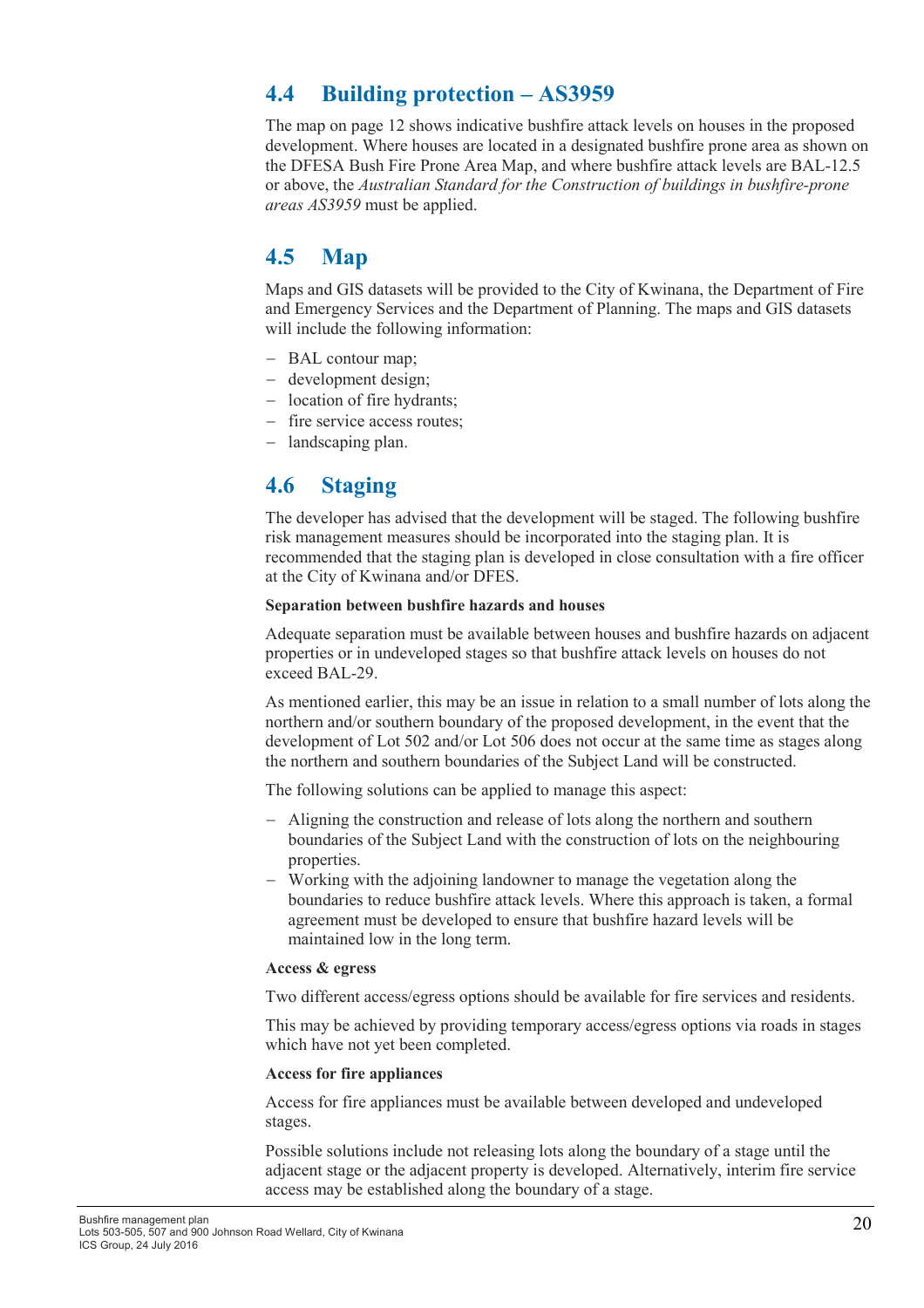

Above: This map shows indicative bushfire attack levels for a scenario where Lot 506 has been developed but where Lot 502 has not been developed. Under this scenario bushfire attack levels along the northern boundary of the Subject Land could be higher than when Lot 502 has been developed into residential lots.

This aspect can be managed in a number of ways, including releasing the lots along the northern boundary only after Lot 502 has been developed. Alternatively, a formal agreement can be developed to ensure that bushfire hazard levels on Lot 502, adjacent to the northern boundary of the Subject Land, will be maintained low in the long term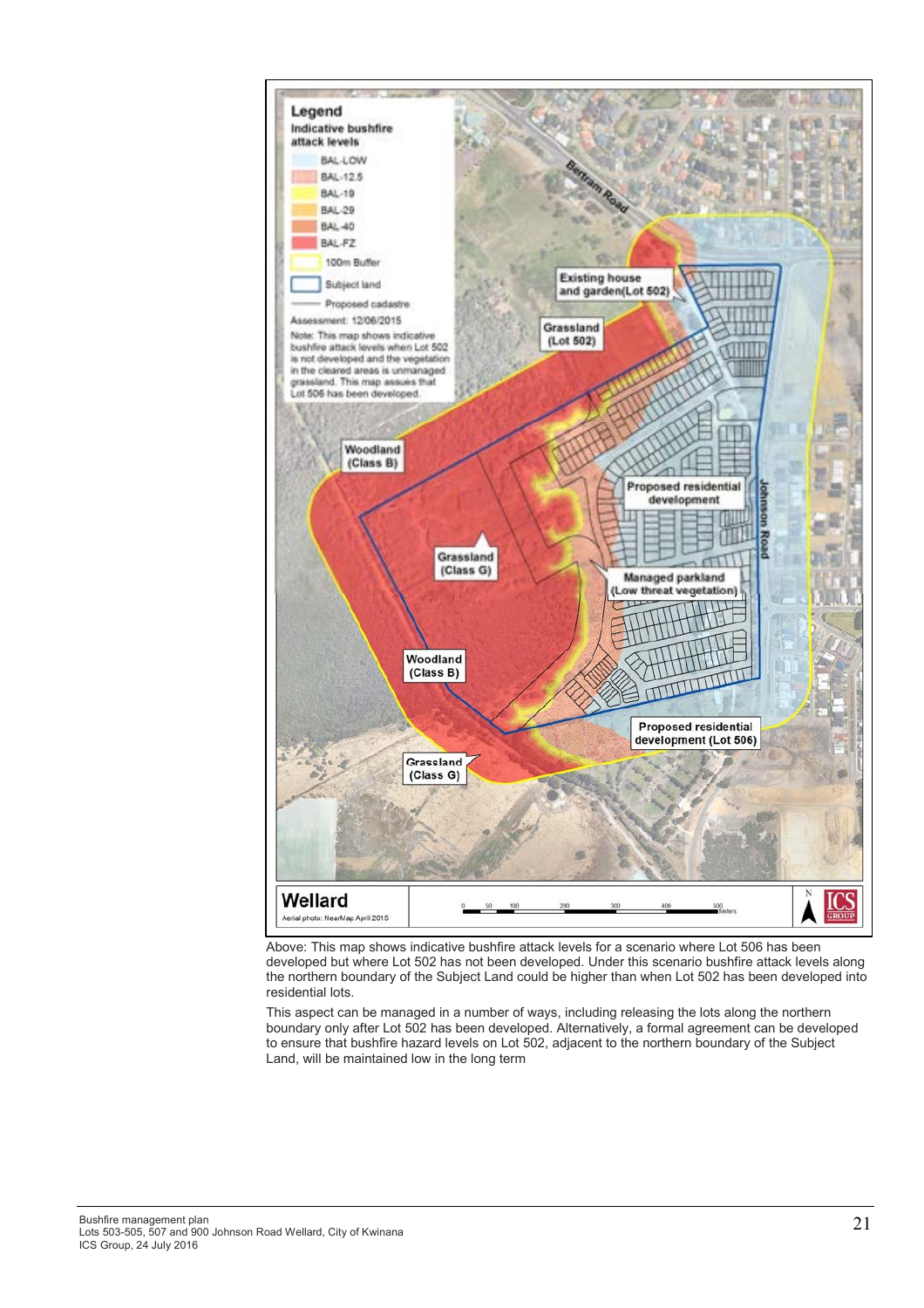## 5 Implementation

### 5.1 Developer's responsibility

5.1.1 For two summers after the Public Open Spaces are ceded, manage bushfire fuel levels by implementing the Landscape Plan so that the vegetation within the residential areas, Public Open Spaces and the wetland buffer will be maintained in accordance with the requirements for low threat vegetation listed in AS39459:

#### AS3959-2009:

#### 2.2.3.2 Exclusions – Low threat vegetation and non-vegetated areas

The Bushfire Attack Level shall be classified BAL—LOW where the vegetation is one or a combination of any of the following:

- (a) Vegetation of any type that is more than 100 m from the site.
- (b) Single areas of vegetation less than 1 ha in area and not within 100 m of other areas of vegetation being classified.
- (c) Multiple areas of vegetation less than 0.25 ha in area and not within 20 m of the site, or each other.
- (d) Strips of vegetation less than 20 m in width (measured perpendicular to the elevation exposed to the strip of vegetation) regardless of length and not within 20 m of the site or each other, or other areas of vegetation being classified.
- (e) Non-vegetated areas, including waterways, roads, footpaths, buildings and rocky outcrops.
- (f) Low threat vegetation, including grassland managed in a minimal fuel condition, maintained lawns, golf courses, maintained public reserves and parklands, vineyards, orchards, cultivated gardens, commercial nurseries, nature strips and windbreaks. NOTE: Minimal fuel condition means there is insufficient fuel available

to significantly increase the severity of the bushfire attack (recognizable as short-cropped grass for example, to a nominal height of 100 mm).

- 5.1.2 Comply with the City of Kwinana Firebreak Notice. This applies to undeveloped stages and lots which have not yet sold.
- 5.1.3 Construct a fire service access route in the south-western part of the proposed development, where the perimeter road is not in available, between the small number of lots and the Public Open Spaces or wetland buffer.

The fire service access route is to be constructed in accordance with the requirements listed in the planning guidelines:

- − 6m trafficable surface;
- − 4m vertical clearance;
- − suitable for use by 3.4 fire appliances (15t);
- − removable bollards installed to prevent unauthorised access;
- − the bollards may be locked, provided that the lock is keyed to a common key used by local brigades and DFES;
- − if required, signs must be installed.
- 5.1.4 Install fire hydrants and markers at 200m intervals along roads within the residential area in accordance with the requirements of the relevant planning documents.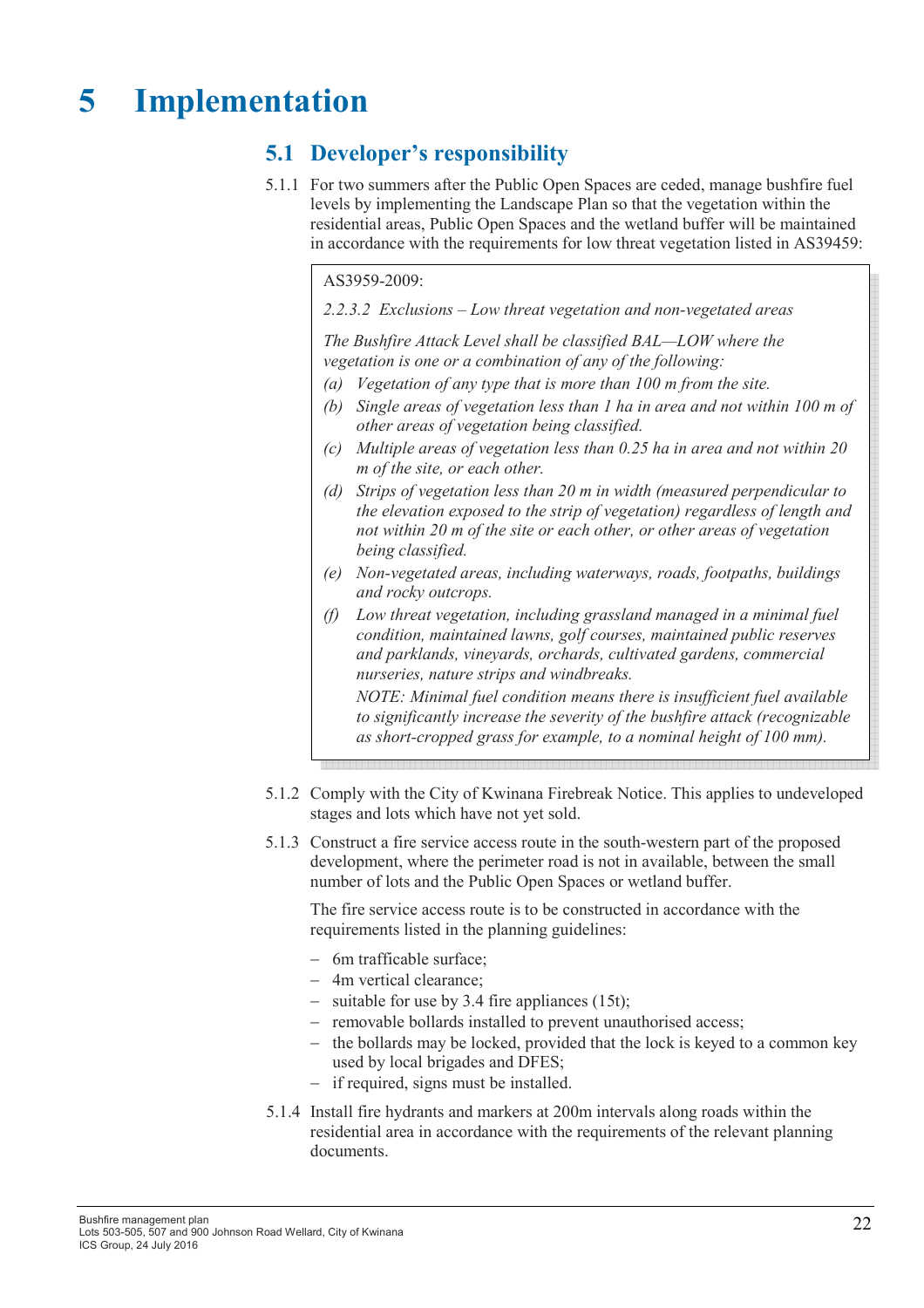- 5.1.5 In liaison with fire officers at the City of Kwinana and/or DFES, incorporate bushfire risk management measures in staging plans to ensure that the following can be achieved:
	- separation between houses and bushfire hazards on adjacent properties or in undeveloped stages, so that bushfire attack levels on houses do not exceed BAL-29;
	- − two different access/egress options are available to fire services and residents;
	- − access for fire appliances is available between developed and undeveloped stages.
- 5.1.6 Provide maps and GIS datasets to the City of Kwinana and the Department of Fire and Emergency Services. The maps and GIS datasets must include the following information:
	- − BAL contour map;
	- − development design;
	- − location of fire hydrants;
	- − fire service access routes;
	- − landscaping plan.

### 5.2 Property owner's responsibility

- 5.2.1 Comply with the City of Kwinana Firebreak Notice.
- 5.2.2 Where a house will be located in a designated bushfire-prone area, construct the house in accordance with the Australian Standard for the Construction of buildings in bushfire-prone areas AS3959.

### 5.3 City of Kwinana's responsibility

- 5.3.1 Review and, where appropriate, endorse the BAL Contour Map prepared after the development (or stages of the development) has been constructed and landscaping has been completed, so that the BAL Contour Map can be used to:
	- (a) inform the update of the DFES Bush Fire Prone Area Map; and
	- (b) determine bushfire attack levels when applications for building permits are made for lots in the Subject Land;
- 5.3.2 After the Public Open Spaces and wetland buffer have been ceded, manage bushfire fuel levels so that the vegetation within the residential areas, Public Open Spaces and the wetland buffer will be maintained in accordance with the requirements for low threat vegetation listed in AS3959. (Note: This requirement only comes into effect after two summers. The developer is responsible to manage bushfire fuel levels for two summers after the Public Open Spaces and wetland buffer have been ceded.)
- 5.3.3 Apply the Australian Standard for the Construction of buildings in bushfireprone areas AS3959 to building approvals in designated bushfire-prone areas.
- 5.3.4 Monitor and, at regular intervals, review compliance with this Bushfire Management Plan, in particular in relation to compliance with AS3959 and in relation to vegetation management within the residential areas, Public Open Spaces and the wetland buffer.

Monitoring and review is an ongoing process. It is recommended that an initial review is carried out within the first year after the development has, or stages of the development have been constructed and released, and at least at five-yearintervals after the initial review.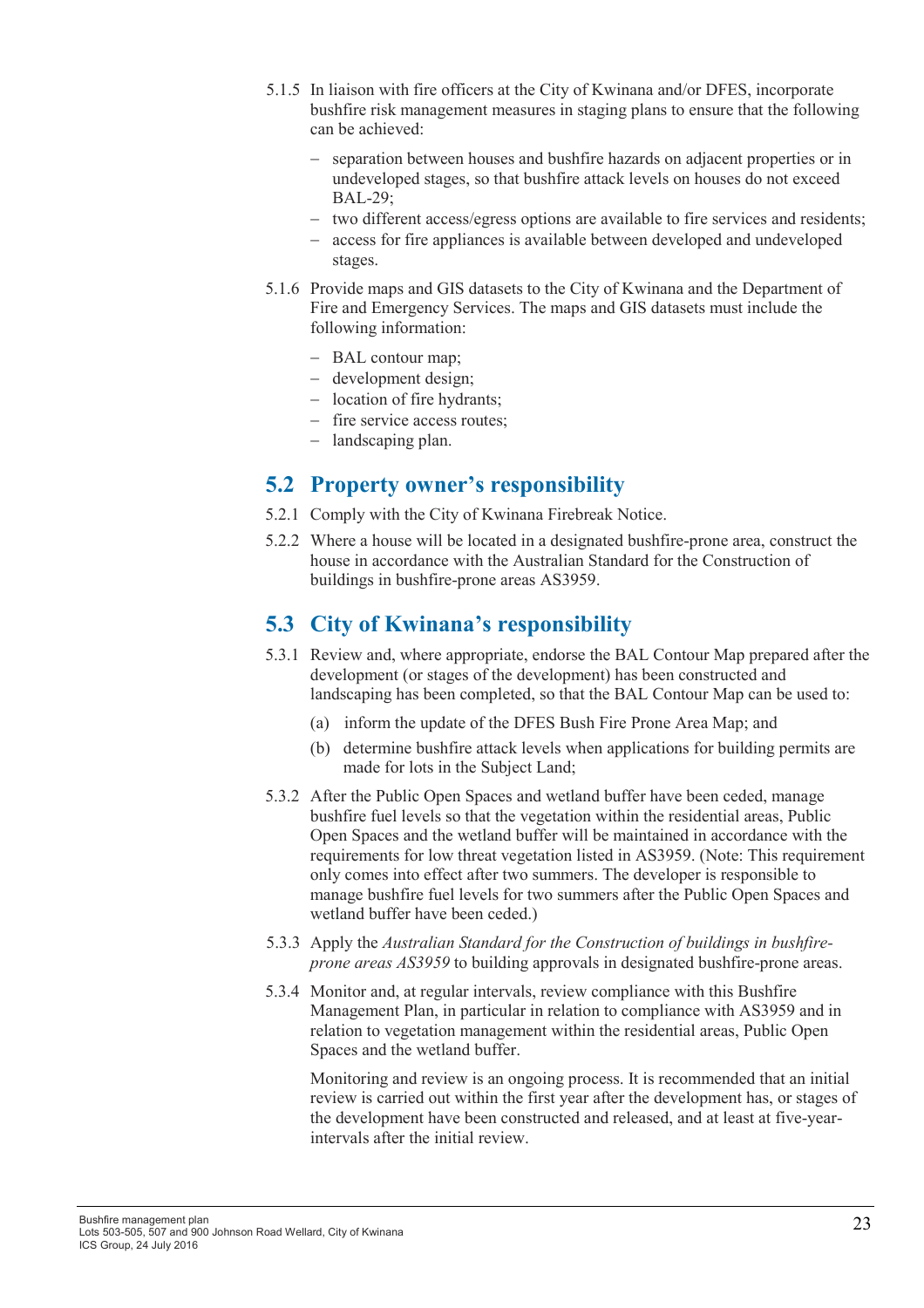### 5.4 Department of Planning

5.4.1 Review and, where appropriate, endorse the BAL Contour Map prepared after the development (or stages of the development) has been constructed and landscaping has been completed, so that the BAL Contour Map can be used to inform the update of the DFES Bush Fire Prone Area Map.

## 6 Disclaimer

The preparedness and behaviour of people before, during and after a bushfire form an important part of bushfire risk management. This includes aspects such as being well informed about bushfire risk and risk management, leaving well before an area is affected by a bushfire or actively protecting a building, being able to deal with small spot fires, the maintenance of a building and its surrounds, wearing appropriate protective clothing and whether property owners have prepared a suitable plan for bushfires. Building design and construction, as well as development design, contribute to bushfire safety. They cannot, however, replace adequate preparedness and the appropriate behaviour of residents in relation to bushfire risk management.

This Bushfire Management Plan addresses development design and building construction requirements in line with fire services, planning and local government requirements. It cannot achieve the preparedness and behaviour of people after the development has been established. Residents who live in areas which may be exposed to bushfires must therefore take some responsibility to manage bushfire risk.

## **References**

City of Kwinana, 2015. Firebreak Notice 2015/16.

Department of Fire and Emergency Services, 2015. Mapping Standard for Bushfire-Prone Area Western Australia, Office of Bushfire Risk Management, 2015.

Department of Planning and Western Australian Planning Commission, 2016. Planning in Bushfire Prone Areas Bushfire Policy Framework, Fact Sheet Version 2, January 2016, BAL Contour Maps, Guidance on how to prepare a BAL Contour Map and when they can be used.

Department of Planning, 2016. Visual guide for bushfire risk assessment in Western Australia, First Edition, February 2016.

Department of Planning and Western Australian Planning Commission, 2014. Draft Planning for Bushfire Risk Management Guidelines May 2014.

Department of Planning, Department of Fire and Emergency Services and Western Australian Planning Commission, 2015. Guidelines for Planning in Bushfire Prone Areas, December 2015.

Department of Planning and Western Australian Planning Commission, 2015. State Planning Policy 3.7 Planning in Bushfire Prone Areas December 2015.

Development Works, 2015. Local Structure Plan Lot 502 Tamblyn Place, Wellard.

Standards Australia, 2009. Australian Standard – Construction of buildings in bushfireprone areas (AS 3959-2009).